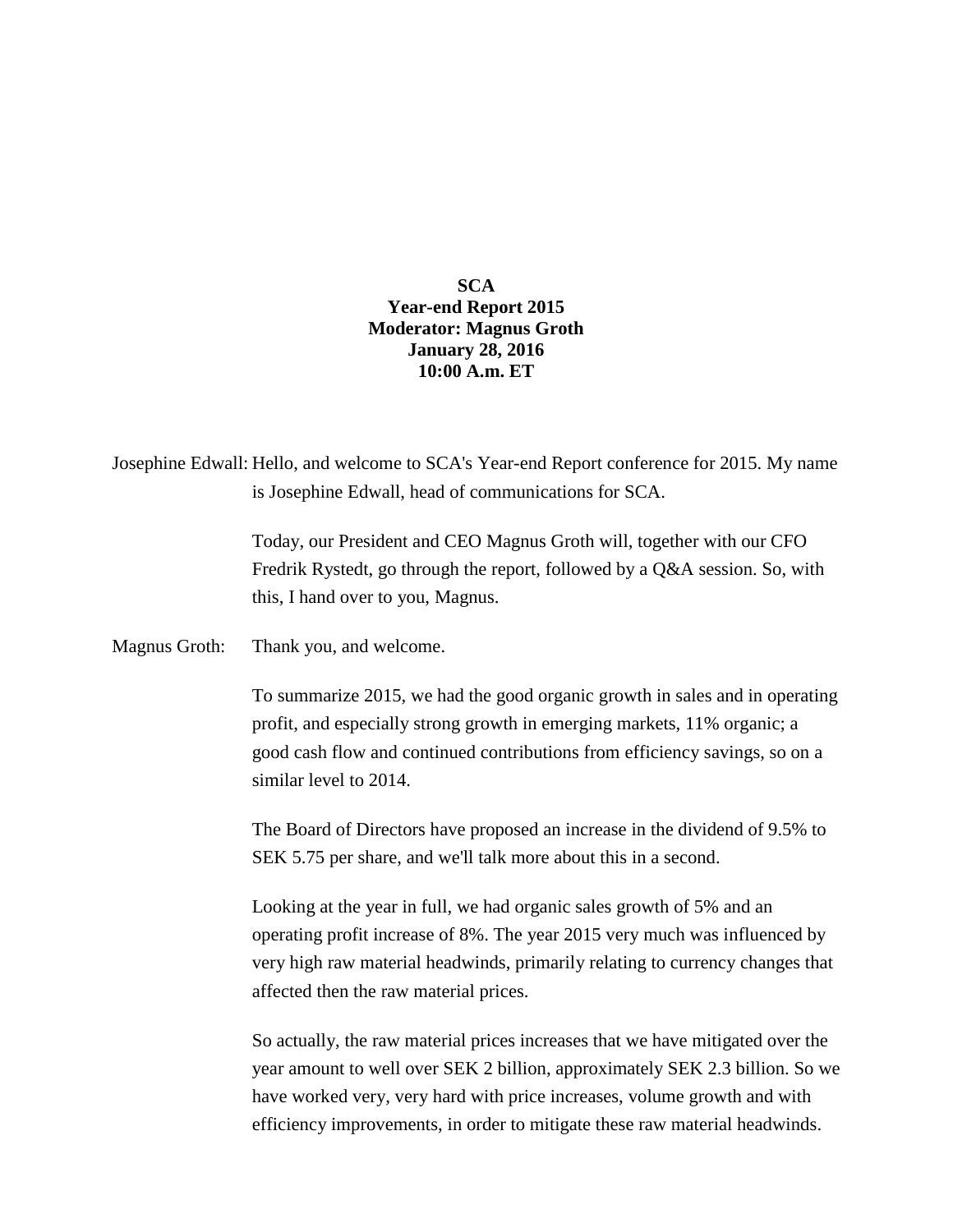Operating margin, in spite of these headwinds, improved by 20 basis points and earnings per share by 6%. Excluding items affecting comparability, the increase would be 11%.

A very strong cash flow; improving 16%.

This sums up to an improvement in return on capital employed. As you know, we have a target of 13% -- of 12% for the full year of 2015, which is then an improvement with 0.8% compared to 2014. So we are moving in the right direction, but we still have a way to go to achieve our target of 13% return on capital employed.

The dividend. Again, an increase by 9.5% is the proposal. That equates to SEK 5.75. This is then based on the improvement in profit and cash flow over the year.

Moving over to the fourth quarter and Fredrik will, in a minute, talk more about this, we continued to see good organic sales growth of 4%, to be more exact 4.3%, and an operating profit improvement of 5%.

Looking at the earnings per share it looks like a huge pickup, but included in this is the sale of the Industrivärden shares during the fourth quarter and also a tax provision related to Spain. Excluding this and items affecting comparability, the increase would have been 6% in earnings per share for the fourth quarter.

So, a continued growth in earnings per share also in the fourth quarter and continuing a strong cash flow. The fourth quarter last year was very, very strong in all these respects as well, so we continue to improve on that.

Important events, and I will not go through all of these, but highlight a few. The first one, the decision to acquire Wausau Paper Corporation makes us a strong number 2 in the Away-from-Home category in North America. So it's a very important step for us in the North American market.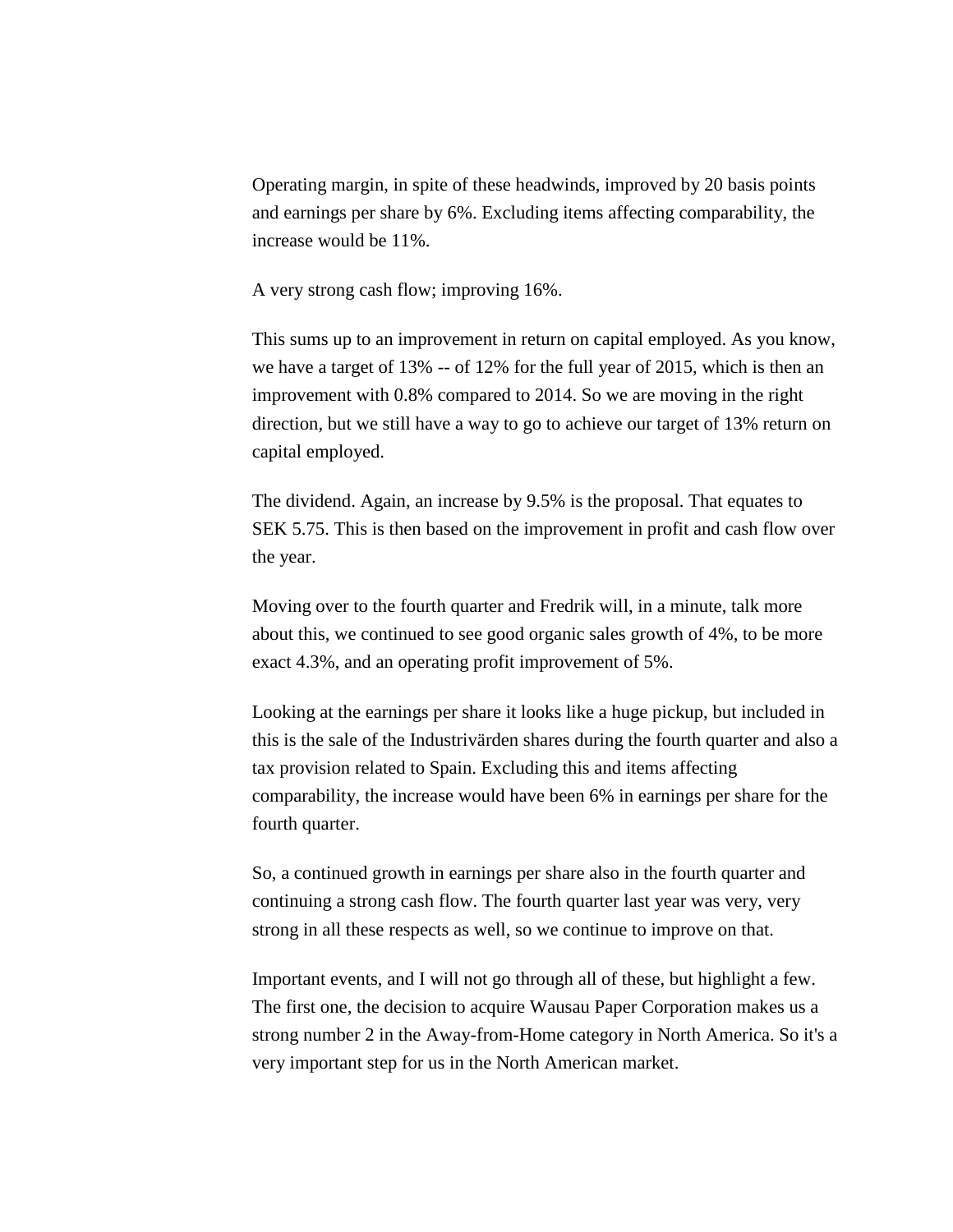I'm very happy that on January 21 we were actually able to close this acquisition, so very, very quickly. The integration work has started with full steam and the full integration effects we expect to see in three years' time. But there's a very, very positive sentiment and we're all very excited about now working together as one team in North America: SCA and Wausau. So, very nice progress there.

The other bullet point I'd like to highlight is the decision to divide the Group into two divisions: the hygiene division and the forest products division. What we have communicated is that beginning of next year we will give more information around the forest products division, more detailed financial information.

We are right now working very hard to look at different options for this division into two divisions. It's complicated; there are different possibilities and opportunities with different tax effects and different legal implications and so on. So this is something we will work with during the year.

The strategic priorities are unchanged. So we continue to execute in all these three areas.

When it comes to profitable growth one thing that has been very important for us during the previous year is to go for fewer and bigger bets, primarily in emerging markets but also in some of our mature markets.

This we will definitely continue with during this year, and we see further opportunities to either improve or move out of markets or categories that are - - or categories in markets that are unprofitable, and where we don't see an opportunity to improve and turn this around within the next 18 months.

So that will be a very, very important part of the profitable growth part of our strategy also, in 2016.

In efficiency, we have launched our new hygiene organization, on January 1, and it's already in full force. It seems to be a very, very natural fit with how we are working.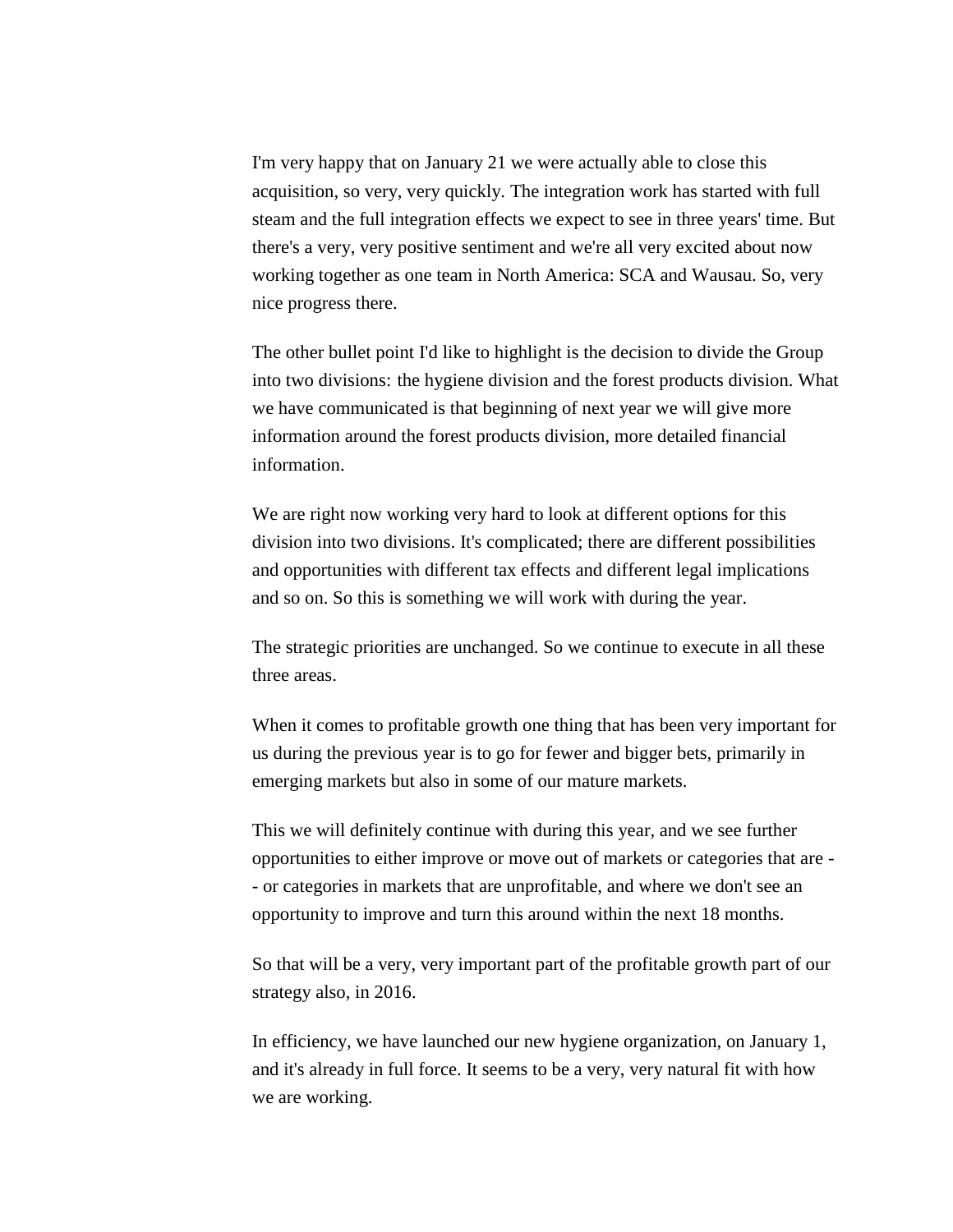In this organization, we now have two supply chain organizations. One for tissue and one for personal care, with full responsibility for efficiencies, quality, service levels. I have high expectations that these two organizations will really, really contribute to efficiency improvements also, going forward.

We're also specifically looking into logistics this year, both in Europe and in Forest Products, to look at efficiency improvements in this area.

The third, but maybe most important strategic area, is innovation of course, because this underpins both growth and price mix, and market share improvements.

During the year, as I mentioned, we launched 30 new products, and in the fourth quarter, which typically the slowest when it comes to product launches, we had two, both in Tork. This is because in the retail area, we don't launch new products in the fourth quarter, this we typically do in the second and third quarter.

We have them here behind me. This shiny one is not only no touch, it also is equipped with sensor technology. So the increasing amount of customers who are now deciding to buy Tork solutions, that measures actually the level of tissue inside the dispenser, they can now choose this option. Of course, this helps the facility managers in seeing the consumption pattern in the washroom, and also when the sensor needs to be -- or the dispenser needs to be refilled.

The other product is a very rugged product, with high capacity, that is used in arenas and other areas where you have a lot of traffic in a short time. So with a compressed tissue inside, so that we can fit in twice as much tissue as we could previously. So the need for refill again, an efficiency improvement for the facility management companies.

When it comes to number of launches, 30, we are happy with that number, and expect a similar number next year, or this year.

However, what's very, very important, that we're working with, is to make these launches bigger, more global, and also to execute faster on the launches,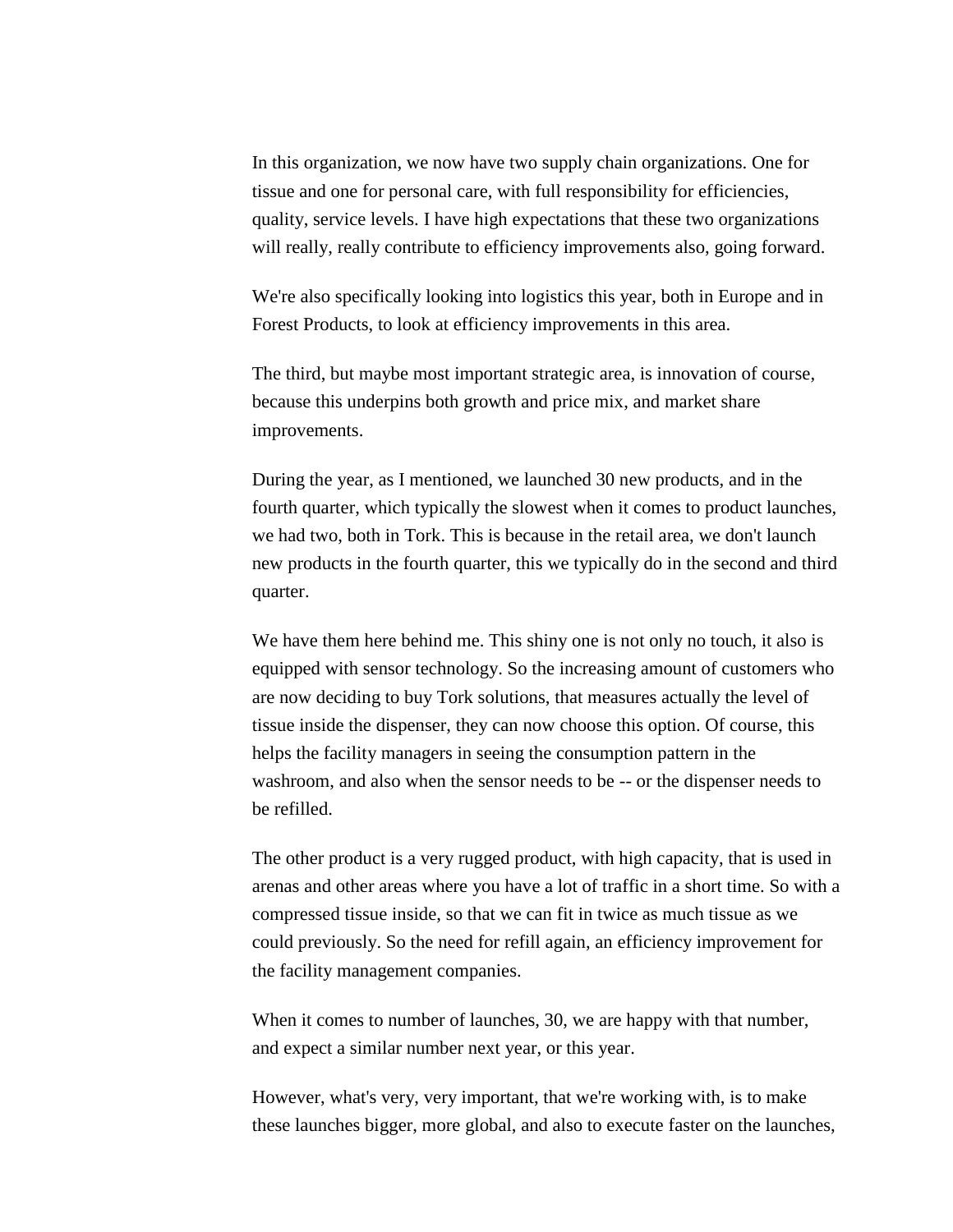so we don't have product launches starting in one market, and then rolling out slowly.

So this is something we're working very hard to improve, going forward, and there's a potential here, definitely, in getting more bang for our bucks, when it comes to innovation.

With that, I'd like to hand over to you Fredrik, to talk about the financial in more detail.

Fredrik Rystedt: Yes, thank you, Magnus. I will give you some more insight into the fourth quarter.

> Starting with net sales here, you can see that our organic growth, was just over 4%, so 4.3% for the quarter. This is, in this quarter, mainly driven by volume. It's a little different to the previous quarters, where we've had bigger price components.

Volume was really strong, particularly in Personal Care, across the board, in all categories, and also reasonable on the Tissue side of our business.

Look at the pricing side, here, of course, the price increases that we've talked about before, in Consumer tissue in Europe and Away-from-Home on the tissue side, they, of course, impact the growth here, that you can see.

Latin America, we have previously increased prices quite a lot, as you know, and some of that was actually made in the fourth quarter of 2014. So from a comparable basis, they are now sort of into the comparable numbers that - from last year. So, in essence, we have slightly less impact from price in these numbers.

If you look at the full years, we've had this growth momentum, so around 4% to 5%, pretty much throughout the year. As previously, this is driven by innovation.

We have new customers. We've reported on that for instance, in the European baby business, but we have also of course, been, to some degree, helped by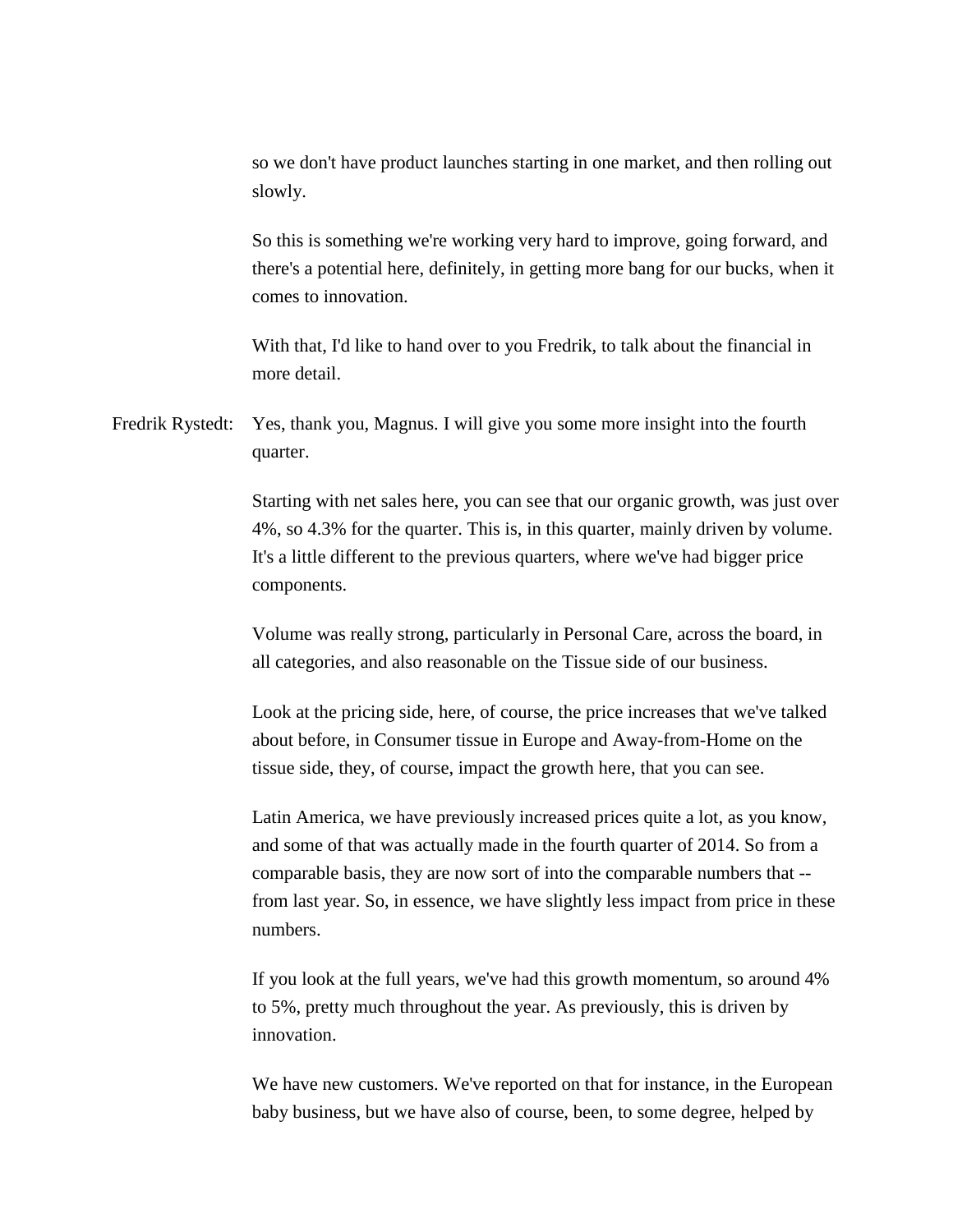currency-driven price increases that we've made in Russia and Latin America, etc.

So it's been a good momentum and, of course, not to forget here, Vinda continues to contribute also, in the fourth quarter.

If you look at the operating profit side, here again, we have -- and I'll come back to this in a second. But, again we have a very, very strong material, raw material impact, a negative impact, as you can see. This equates to close to 2% of margin, just for this quarter alone, for the Group as a whole. We have compensated this through price mix and on the volume side.

So if you look at the price and mix, a lot of this on the pricing side is actually coming from tissue this time. A little less from personal care, because of the comparables, but we have continued to increase prices, largely for tissue, as we have communicated.

If you look at the volume, just the opposite, Personal Care continues to grow quite significantly, in most areas. But also Tissue has growth.

Raw material here, as before, a very significant portion is actually on the tissue side, so if you take the total number there of SEK 530 million, or SEK 529 million, SEK 450 million actually comes from Tissue, and the rest is Personal Care.

In Personal Care, we have a slight positive impact from oil-based materials in this quarter, but the actual currency impact, because of Latin American currencies, is actually more than the 100% of the impact.

The other number here, minus SEK70 million, this is a combination of a lot of different things. We continue to generate efficiency savings, pretty much to the tune we did last year. So we keep that pace, but we've also spent more in terms of A&P. We've spent also more in terms of sales costs primarily. And, we have the ordinary salary inflation, within these numbers.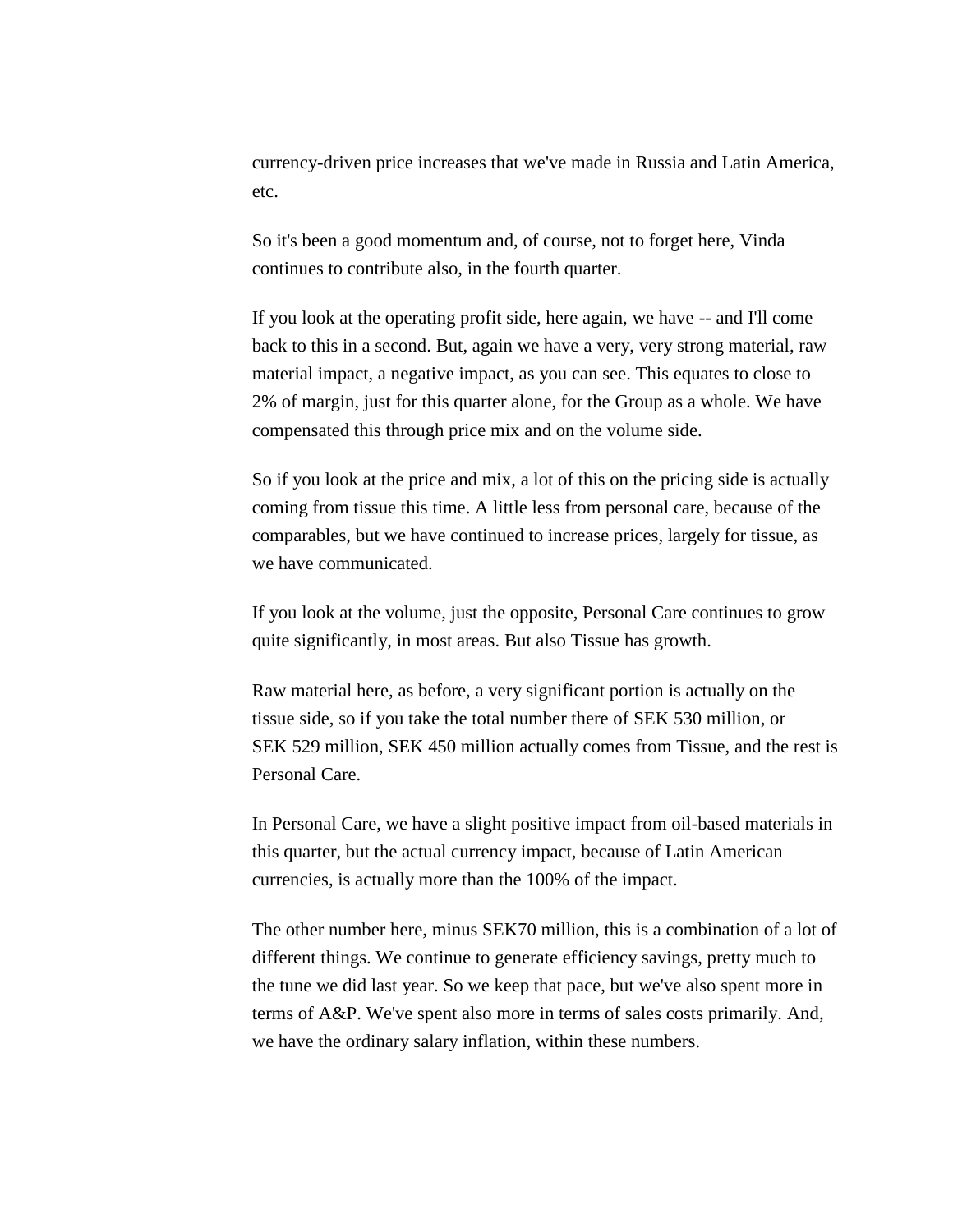If you just -- this is maybe something you are quite aware of, but it's actually quite interesting to look at the currency, because we have repeated this discussion pretty much every quarter this year, or for 2015.

This gives you a little bit of the impact on the different individual currencies. These are just examples. Of course, the main impact comes from the euro/dollar movement, and the purchases of pulp we made -- make in consumer tissue.

But if you look at some of the other currencies there, US dollar/ruble or reals in Brazil and Mexican peso, if you look at those, what you can see there is they have a very, very significant impact on the purchases of raw material.

What's more noticeable here, this weakening of these currencies, or put it differently, perhaps strengthening of the US dollar, has actually continued. So we keep on seeing these negative trends and that's why you see pretty much similar numbers in every quarter for raw materials. So the underlying trend is not necessarily negative for the raw material as such, but the currencies keep on moving in the same direction.

We talked about price increases at the early part of this year, or throughout this year, and the attempt to compensate. This picture actually gives you a little bit of the feeling of how we have done in these different areas. If you take a look at the upper right, Personal Care, the raw material costs have been 200 basis points, or 2%, in margin for the full year.

We have actually, through price and mix, and this is important, a considerable part is actually mix improvement, but we've also compensated a significant portion in price. So the net impact on Personal Care is actually positive. Hence, you see as a consequence a higher margin.

If you look at tissue, a tougher challenge, but we have compensated in, primarily, price on the tissue side. So we still have a net impact and that we have compensated with, primarily, efficiency gains.

Forest Products is a different story. There, of course, the price and mix has been very positive because the weakening Swedish crown and the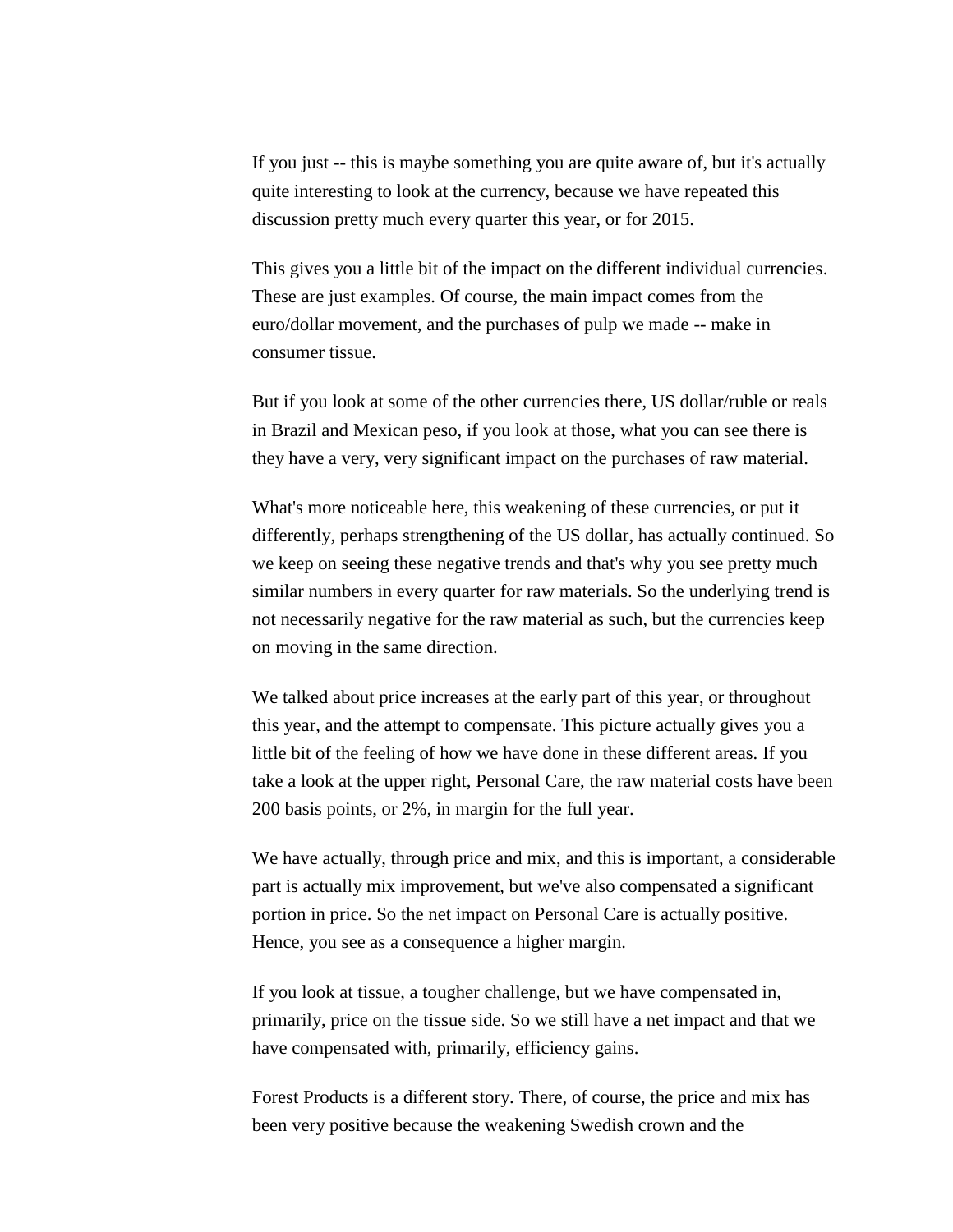strengthening euro, if you take it versus last year, has had a positive impact, but the underlying pricing of the products has actually been down, so quite the opposite there.

One thing, we have showed this before, this is our different businesses in the market compared to mature. As you can see on the table in the middle here, we have continued to improve in the mature markets, and that we have done for several years. This is, of course, innovation driven and it's also efficiency driven.

We continue to have a larger share of our sales now in emerging markets. Now, we're at 32%. In 2013, we were 24%, as you can see. But margins are still down. If you look at markets such as India and such as Brazil, we continue to have investments and high cost ahead of us.

Of course, as an example Brazil, there we have taken a decision this year to establish production capacity, which will take the cost down eventually. But we continue to invest and, of course, that has a big impact on the overall margin for the Group, and especially as the portion of the D&E markets continue to grow.

Finally, just a couple of words on the cash flow side. We're quite pleased with the performance this year. If you look at the operating cash surplus, that has, of course, increased quite a lot; actually, more than the EBIT increased.

This has to do with the fact that in 2014, we had currency swaps included in - not currency, sorry, forest swaps included in the EBIT number. That's not cash flow. In essence, in 2015 we don't include that, so the improvement in cash flow is actually bigger than what you see on the EBIT line.

We've continued to strengthen our position in working capital. If you actually look at the exit working capital in percentage of sales, it was just over 7% in 2015, compared with approximately about 8% in 2014. So it's been a good year in terms of cash flow.

Finally, on the strategic and maintenance capital expenditure, there we have a big increase. This is, to a large degree, if you look at the full year, related to of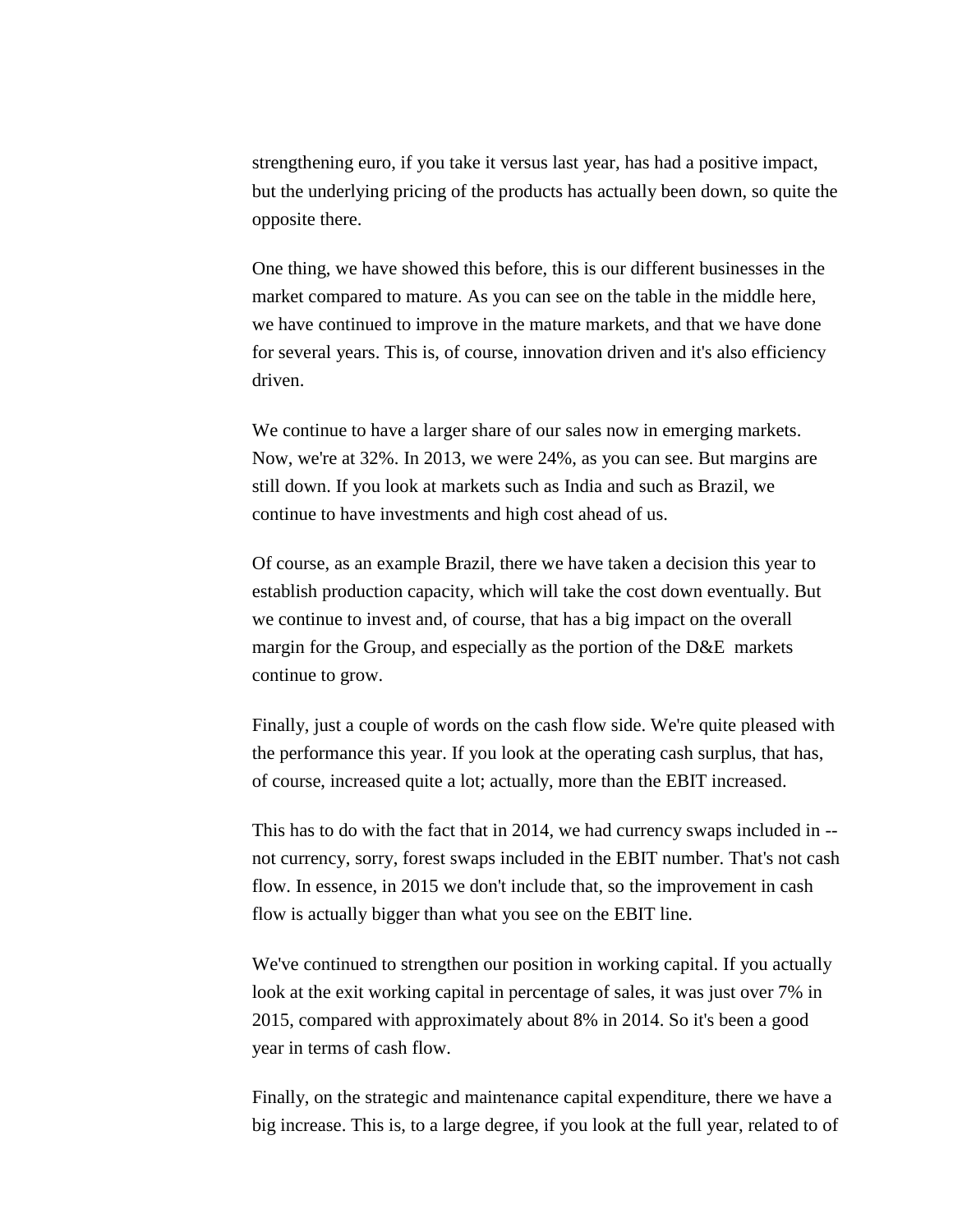course Östrand. We took -- we actually did part of the Östrand investment already in the fourth quarter, so that's why Capex is slightly higher in the fourth quarter.

But we've also taken pretty big capital expenditure also for Brazil, as an example.

So with those words, Magnus.

Magnus Groth: We move over to a closer look at the different categories. Personal Care to start with. As mentioned, in the fourth quarter continued growth, both in profit and in margin. This comes from all areas: better price/mix, higher volumes, cost savings.

> Our target when it comes to return on capital employed for personal care is 30%. So we have a quarter where we're actually above our target. Of course, we want to do even better, but this is a positive development. This actually comes both from mature markets and emerging markets. We have a 7% growth in mature markets and 11% in emerging markets.

Looking at the categories, incontinence products is worth mentioning because we see an improvement here year over year now and quarter over quarter. The reason behind this is that we have been successful in growing market share in Europe, and also slightly in North America in the healthcare part of our business, which is the biggest part of our incontinence care business.

While in the retail part, where we have been losing some market shares, due to the entry of Procter & Gamble and high competition from retailer brands over the last year or so, we have stabilized market shares now. We are expecting to turn around in retail in Europe during this year.

When it comes to retail, North America, we are still challenged. We're working very hard with a turnaround plan for that part of the incontinence care business, but that's a tiny part of our incontinence care business.

As you can see, feminine care is really, really continuing to grow quarter over quarter.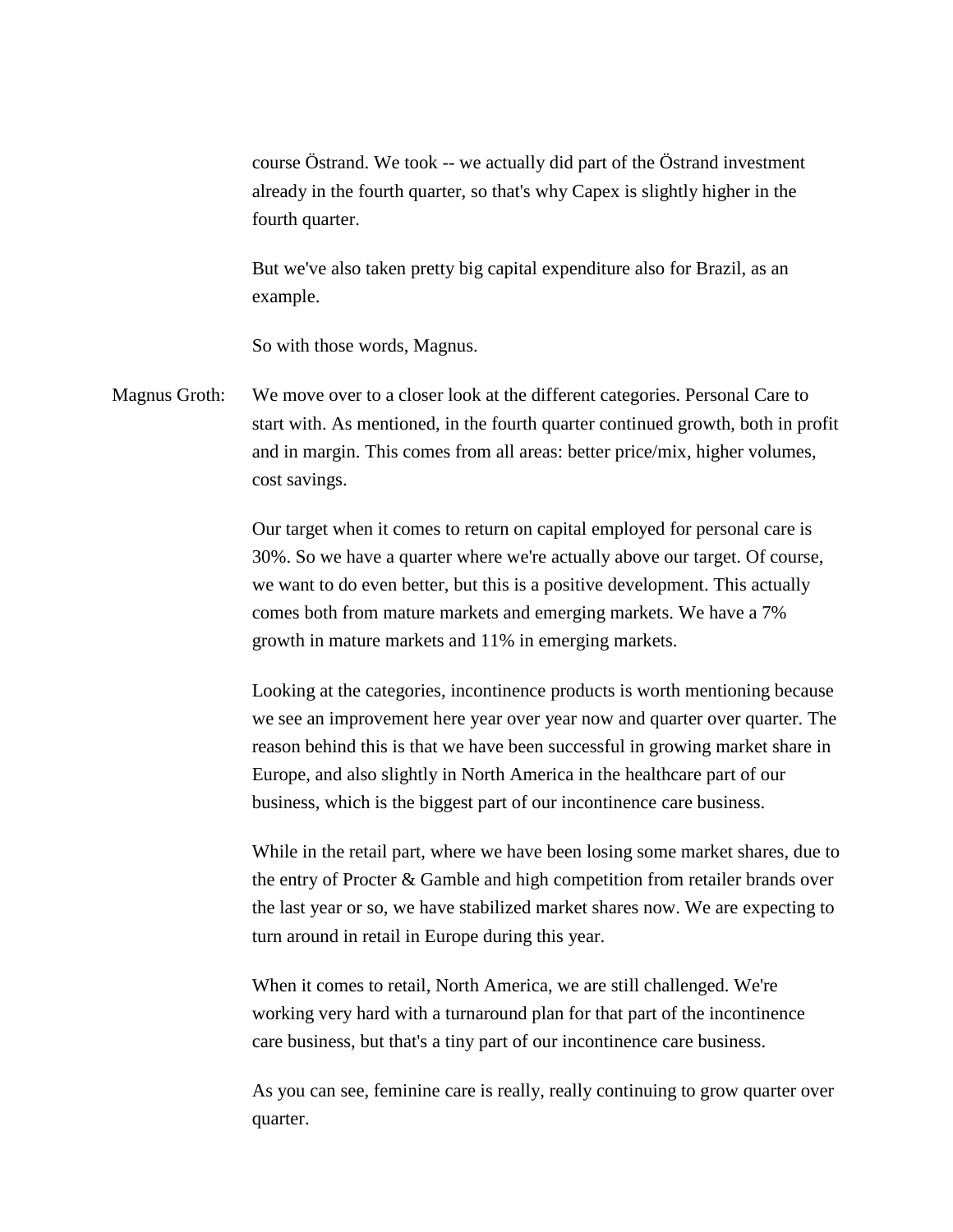A slightly lower growth in baby diapers is partly reflected by our effort to cut out smaller positions, like we've done in Brazil, in Mexico, in Thailand. Most of this then growth comes from Western Europe.

Tissue, where we have growth but a slight decline in operating margin. Again, significant raw material headwinds, compensated by price/mix, volumes, cost savings. Our target when it comes to return on capital employed is 15%, so still some way to go here.

Digging into the geographies, we had a tiny growth actually in mature markets. There are some reasons for this. We have been pushing for price increases very, very -- I think throughout the year. When there's been a choice between volume and price, we've been pushing for price. This is partly then reflected also in the volume growth in mature markets.

Also, in the fourth quarter last year we had quite significant customer preloadings in Away-from-Home in Europe, which we haven't seen to the same extent this year. That was a tough comparable for us.

The emerging markets continue to grow, 10%. As you can see at the bottom there, to the right, Asia, Latin America, Russia, all continue to show good organic growth, in spite then of the pressure on purchasing power for the consumers in these countries, because of the depreciations of the currencies, but they still continue to increase the purchase of our tissue categories.

The difference in growth between Consumer tissue and Away-from-Home also reflects the fact that most of the growth in emerging markets is Consumer tissue. In Away-from-Home tissue, specifically in Europe, we had this preloading last year.

Finally, Forest Products, where we had a slight decrease in operating profit and a decrease in the operating margin, in spite of lower raw material costs and energy costs and some higher volumes. The effect here comes, to a large extent, from price. This is in sawn wood products, in pulp, and, to some extent also, in printed products.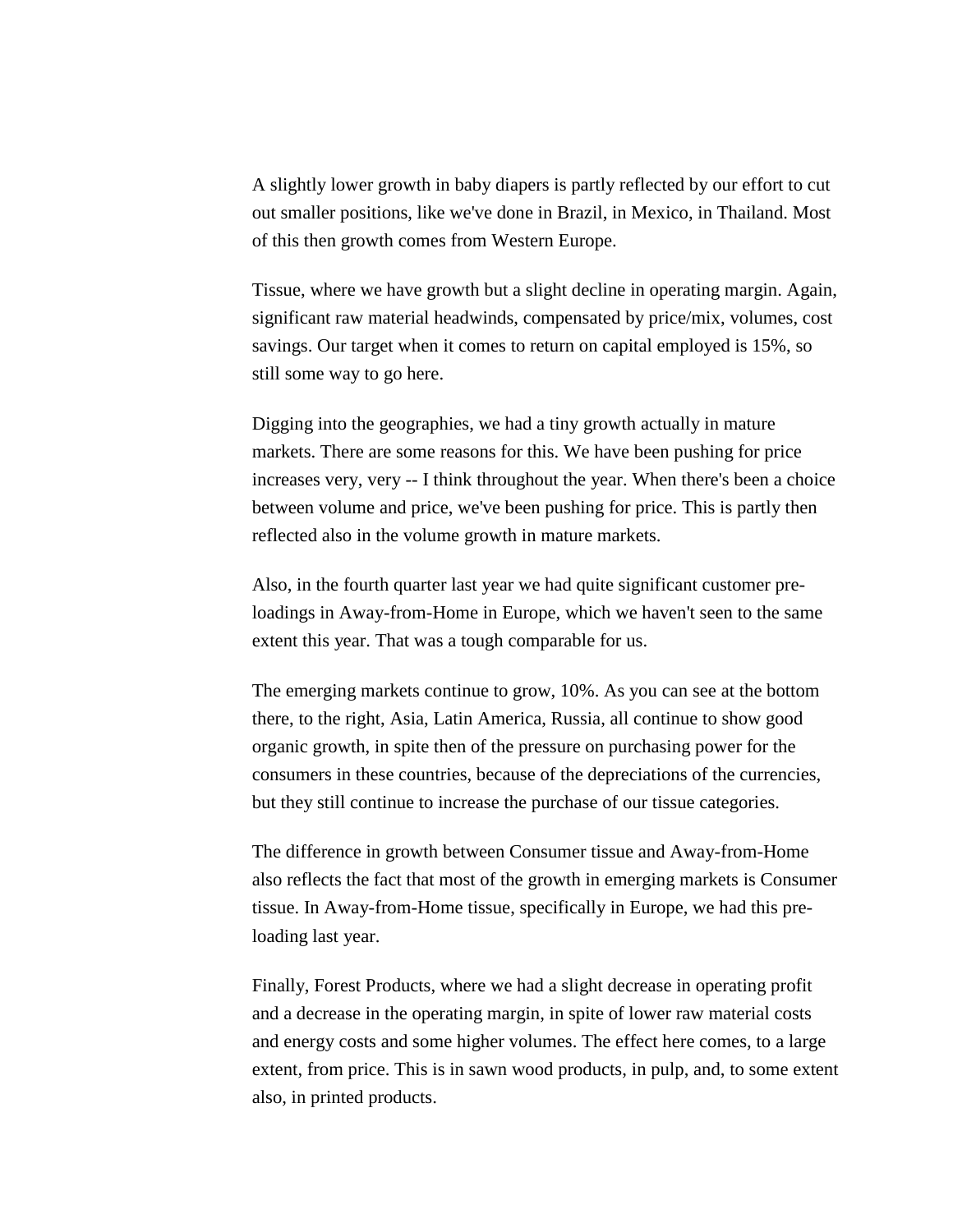We also have here an impairment loss of trade receivables in Egypt, which amounts to approximately SEK 40 million. This relates to currency restrictions imposed in Egypt January 1, 2015. These receivable have now become overdue, and that's why we are prudent and impairing for them.

So overall an operating margin of 14.8%. In this, we also have a positive effect now from the depreciation that we've made of the Ortviken mill at the end of last year, I think in September, Fredrik?

With that, to sum up, overall, quarter over quarter, we continue to have good organic growth in sales and operating profit. We have taken several strategic initiatives that we continue to execute this year.

With this, I'd like to hand over to Josephine. Thank you for listening.

Josephine Edwall: Okay, let's start with the Q&A. Shall we start here in the front row, Linus?

- Linus Larsson: Linus Larsson, SEB. You've made changes to your financial targets, and I assume something has changed. But exactly what changes have given you reason to change your financial target?
- Magnus Groth: Yes, the reason, and I'll hand over to you, Fredrik, for the technicalities that we're doing this, and not really saying much about it, as you can see, in this presentation is that it's a modernization. We've had the same target for many, many years.

At that point when they were put in place we were mainly a forest products company with a smaller part in hygiene. Now, we want to relate and modernize the targets and actually relate them to our investment rating. Fredrik, maybe you want to --?

Fredrik Rystedt: No, I think you're absolutely right. If you look at the capital restriction, if I put it that way, it's actually based on the previous. The previous was D&E ratios, so debt to equity ratio. Of course, the primary purpose of a restriction like that is to have a safe and secure access and favorable terms to the capital market, so the funding side of things.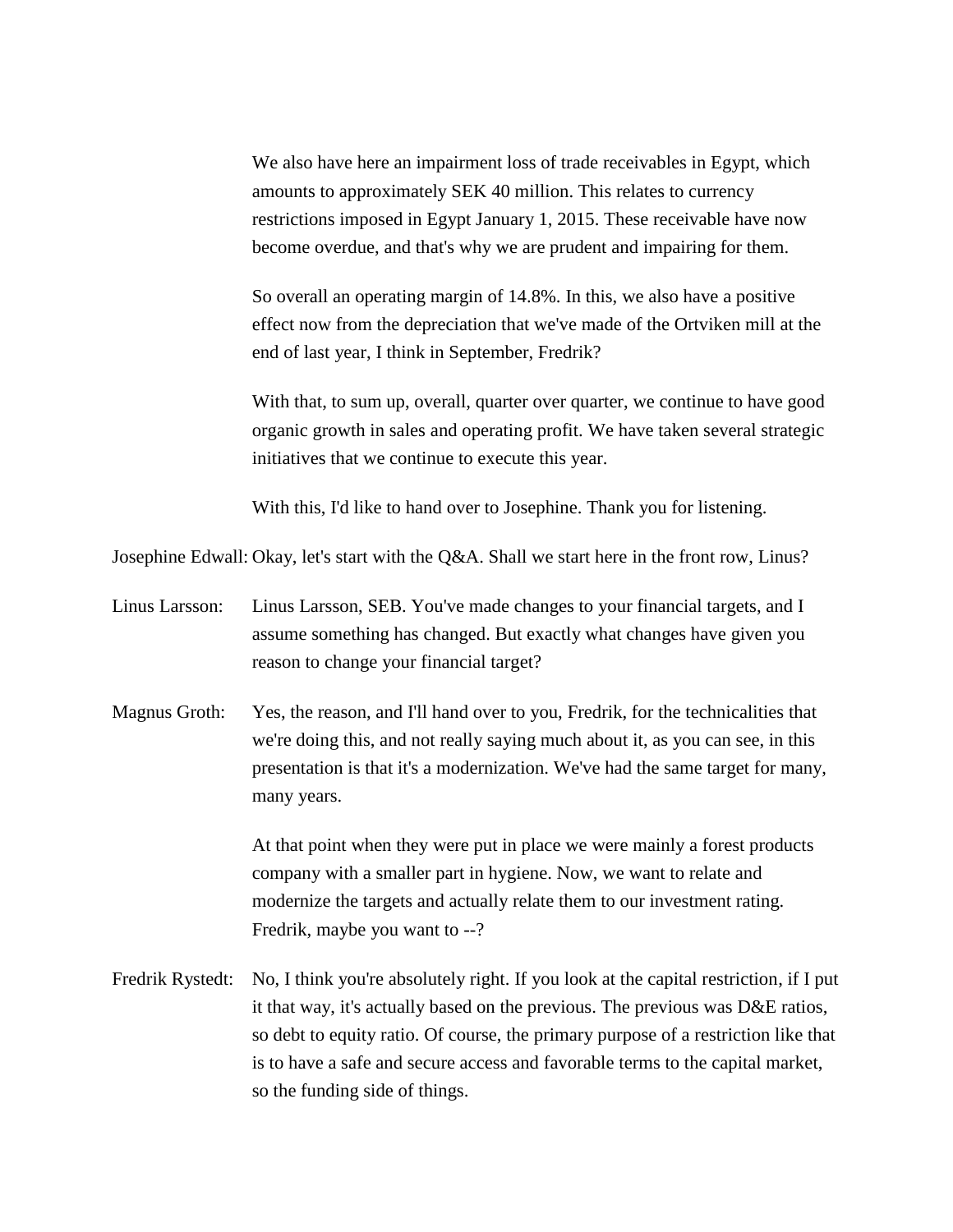Of course, as you know, the rating agencies and funding institutions, they wouldn't typically look at the D&E; they're more cash flow-related. We think it's much more modern and appropriate to tie our capital structure to the rating agency logic, if I put it that way. So it's not a change in behavior, it's much more a modernization.

Then when you look at the dividend policy, it was set I think in 1997 or something like that. It was related to a measure, which has not been followed for, I think the last 10 or 15 years. So we're basically just updating. It's not a change of behavior, Linus; this is just a modernization.

- Linus Larsson: Very good. Thank you. May I follow up on the personal care side? You have pruned your asset base; made changes in Brazil, Mexico, South Africa. Could you say something about the significance of that in the results? How much is already reflected in the fourth quarter operating profit and how much is still to be reflected?
- Magnus Groth: These changes have an impact in the fourth quarter already, some of them. Some of them we'll see coming in the first quarter, but they are -- the ones that we see now going forward are quite small compared to the ones that were already reflected in the fourth quarter actually.
- Linus Larsson: Finally, if I may, just one last question regarding the reorganization that you're planning into two divisions, beginning of next year. You said that you're looking at different options. Could you please elaborate?

You talked about legal and tax implications. Could you say a bit more about that? What potential outcomes could there be?

Magnus Groth: The reason why it's complicated is, from an organizational perspective, Forest Products are working very much in their business unit already today. But from a legal structure, actually, our forest assets are split in different legal entities, and a large proportion is in the parent company.

> Also, actually, some of the ownership of the actual industry is in different companies.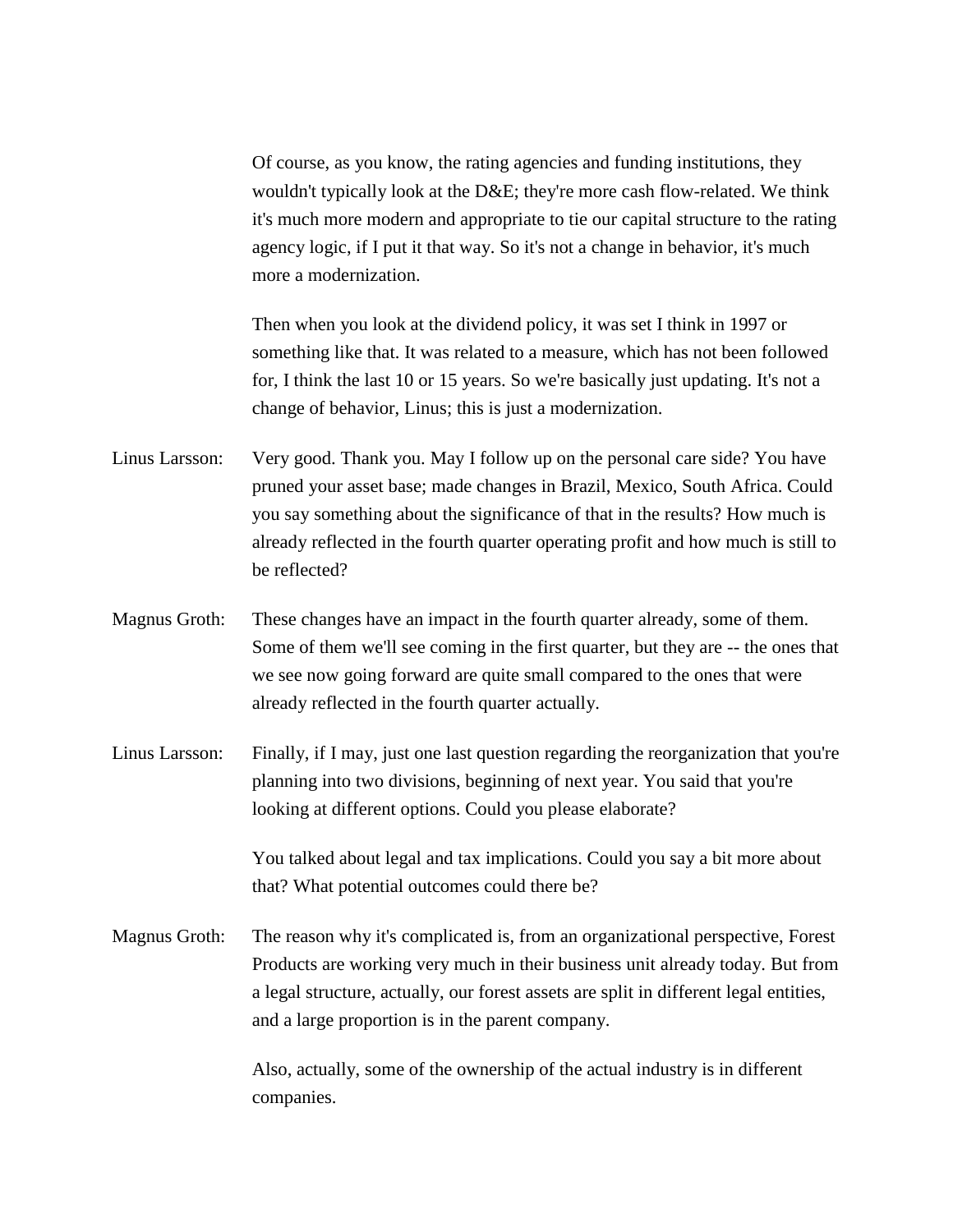So that's why we're looking, is it possible to also make a legal split. How long will that take? What would be then the stamp duties, for instance, that you would have to pay, or other tax implications? Those different options we're right now exploring so it's too early to say what the different options could be.

## Linus Larsson: Thanks.

- Mikael Jåfs: Mikael Jafs, Kepler Cheuvreux. You showed us a slide there how effective you have been in taking back, or clawing back the higher raw material costs, and this was very successful on the Personal Care side but then not so successful in Tissue. Could you talk a little bit about the differences and the future there?
- Magnus Groth: There's partly a geographic explanation to this, because we are heavier, relatively, in Personal Care in the emerging markets where there's a higher acceptance to price fluctuations and price changes, and where many of our competitors are in a similar situation also. While the Tissue business is very heavy towards mature markets, and specifically Europe, where we, of course, are negotiating with all the big retailers and where it's more difficult to achieve price increases year over year.

But we're very happy with the progress we've made in Europe in a tough general climate, and where we'll continue to work with all of the different levers; so price mix, efficiency improvements, and also balancing that with volume growth, of course.

## Mikael Jåfs: Thank you.

- Stellan Hellström: Stellan Hellström, Nordea. To touch upon that question again, maybe also, I think previously you have said that you were hoping for price increases in Away-from-Home tissue in the beginning of this year. Now, you're saying that there is no pre-loading. Does that have any effect on that?
- Magnus Groth: We actually have put in place some price increases for this year in Awayfrom-Home Europe. But we've tried to do it in a way to avoid the same preloading effect that we had last year.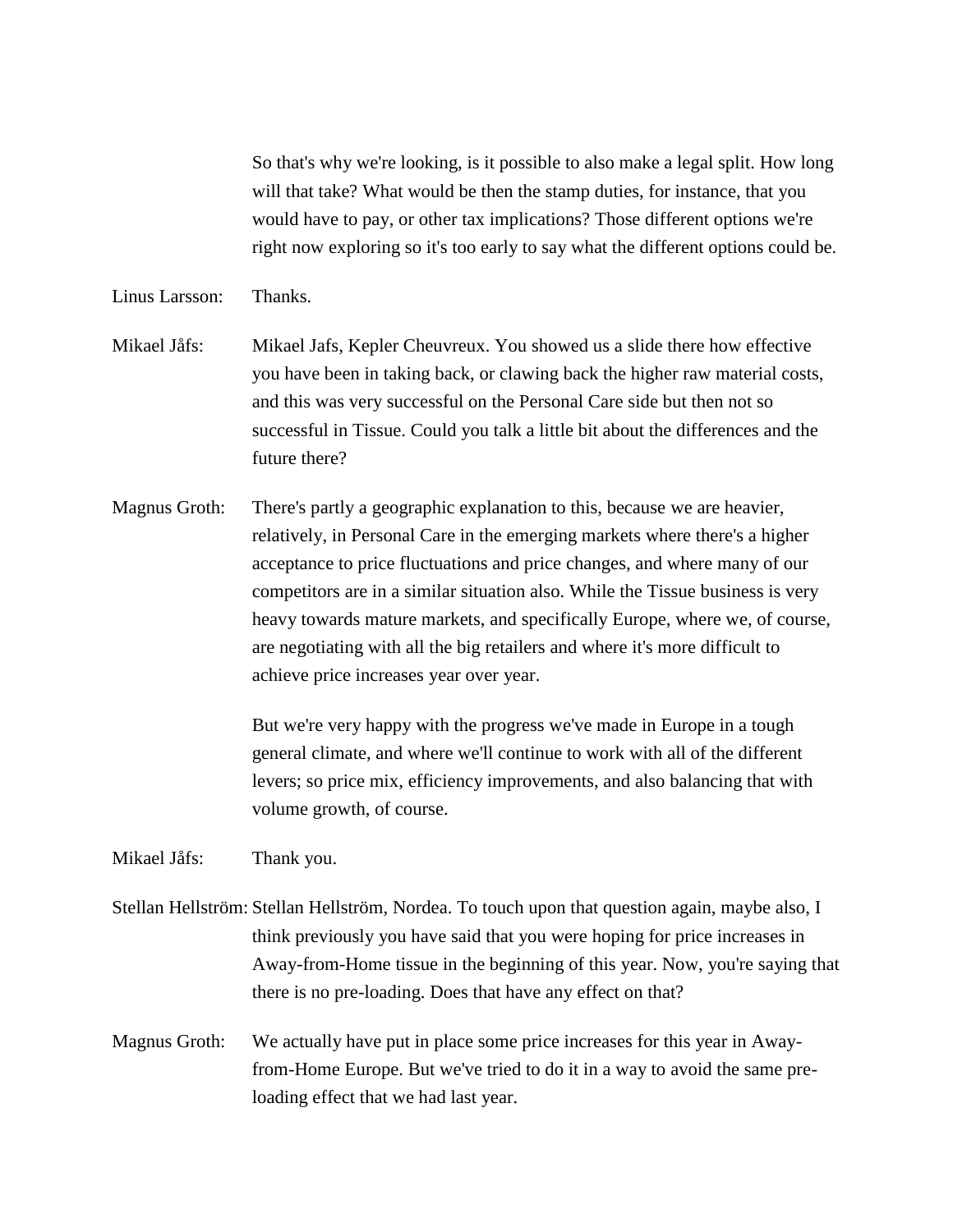But yes, you're right; but, of course, it's just a balance. With massive price increases, you get big pre-loading. So there's a balance.

- Stellan Hellström: Very good. Also, reflecting on your strong volume performance here in Personal Care and the improvement in incontinence care, you've had increasing A&P spending in 2015. Do you feel the need for continuing doing that in 2016 or actually maybe even in decreasing?
- Magnus Groth: The A&P spending. Yes, partly from incontinence care. Again, the fight with P&G, which actually had had a very, very positive volume effect, so it's not all bad, it's also been helping us in several areas.

It comes from India, which is an entirely new business that we're building from scratch; and also from China and Vinda, where they have been pushing very hard to actually grow more than 50% of the market growth, and probably about 60% of our overall market growth in the Chinese market. So they have taken the opportunity, if you look at the market dynamics, to really capture some growth and to improve their market position.

Going forward, I think that, in some areas where we are spending more, also like in feminine care, for instance, it has a huge payback. So you have to look at, of course, the margin improvement in the end. And, in other areas, we have to balance it; so it's always a trade-off.

But there's nothing wrong with increasing A&P, of course, in categories where you have very high gross margin, so that you also have a high EBIT margin. Those are the categories we want to grow.

- Stellan Hellstrom: Sure. Also reflecting on the headwind that you had on the raw material here. Can you say something on how you see that going forward? Particularly in light, I guess, of the lower oil price and the effects of that.
- Fredrik Rystedt: Yes, Stellan, I showed before the currency graphs that you saw, so of course we'll continue to have negative currency implications.

If you look at the oil-related materials, we had a positive impact in Q4. It was actually not that big, but it was there. We'll have that as we continue if oil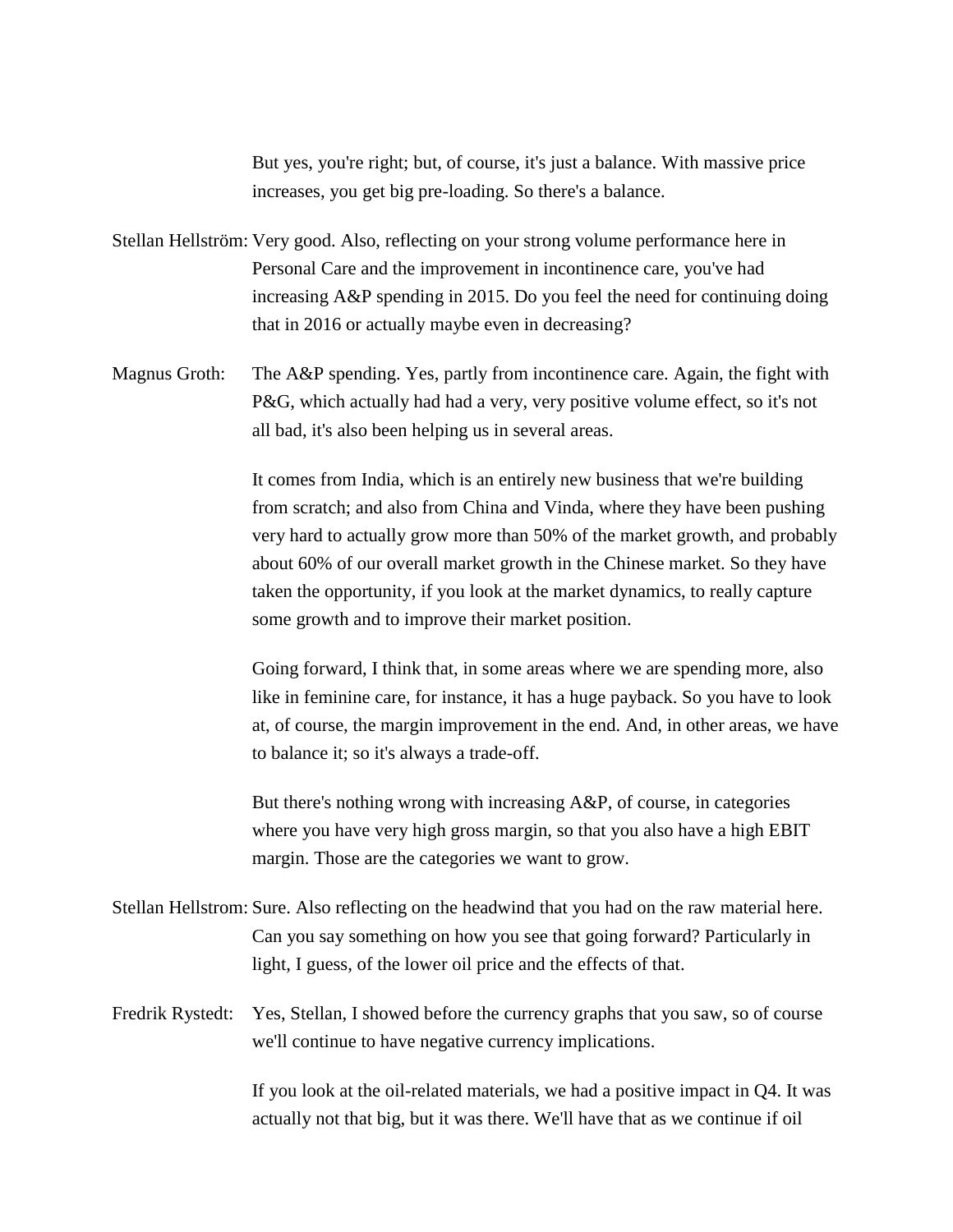prices -- or actually, plastic indices stays where they are at this point, we'll have a benefit in Q1 and onwards.

But, of course, if you look at the different units, starting with Personal Care, it's actually difficult to forecast, because of the very significant movements you have here in the currencies. But it should be pretty much on par with last year in that sense. So we'll compensate some of the raw material with oilbased material benefits.

If you look at Tissue, it will be still continuing a higher cost than Q1 of last year, of 2015. But not as big, hopefully, as you've seen this quarter.

Stellan Hellström: Very good, thank you.

Josephine Edwall: Any more questions from the floor? So then, operator, let's open up for questions from the telephone, please.

Operator: (Operator Instructions). Celine Pannuti.

| Celine Pannuti:      | My first question is on pricing. You mention the pricing element in Away-<br>from-Home. Where is the rest of the negotiation in Tissue?                                                                                                                                                                                                                 |
|----------------------|---------------------------------------------------------------------------------------------------------------------------------------------------------------------------------------------------------------------------------------------------------------------------------------------------------------------------------------------------------|
|                      | Likewise, in personal care, you just mentioned that FX continues to be an<br>issue. Shall we expect to see a further pricing to recoup that FX witnessed in<br>emerging markets, or same question, pricing outlook on personal care, please?                                                                                                            |
| <b>Magnus Groth:</b> | Starting with away-from-home. Typically, the negotiations are annual then,<br>with a price change from January 1, and this is what we are seeing this year in<br>away-from-home Europe. We don't have any major price changes in North<br>America. So that's the price increase in away-from-home.                                                      |
|                      | In consumer tissue, it's more of a rolling process, depending on the contract<br>structure and depending on the customer. Of course, we are pushing very hard<br>to continue to compensate for raw material headwinds in consumer tissue, in<br>mature markets. Again, in emerging markets it's easier, because there's a<br>higher acceptance of this. |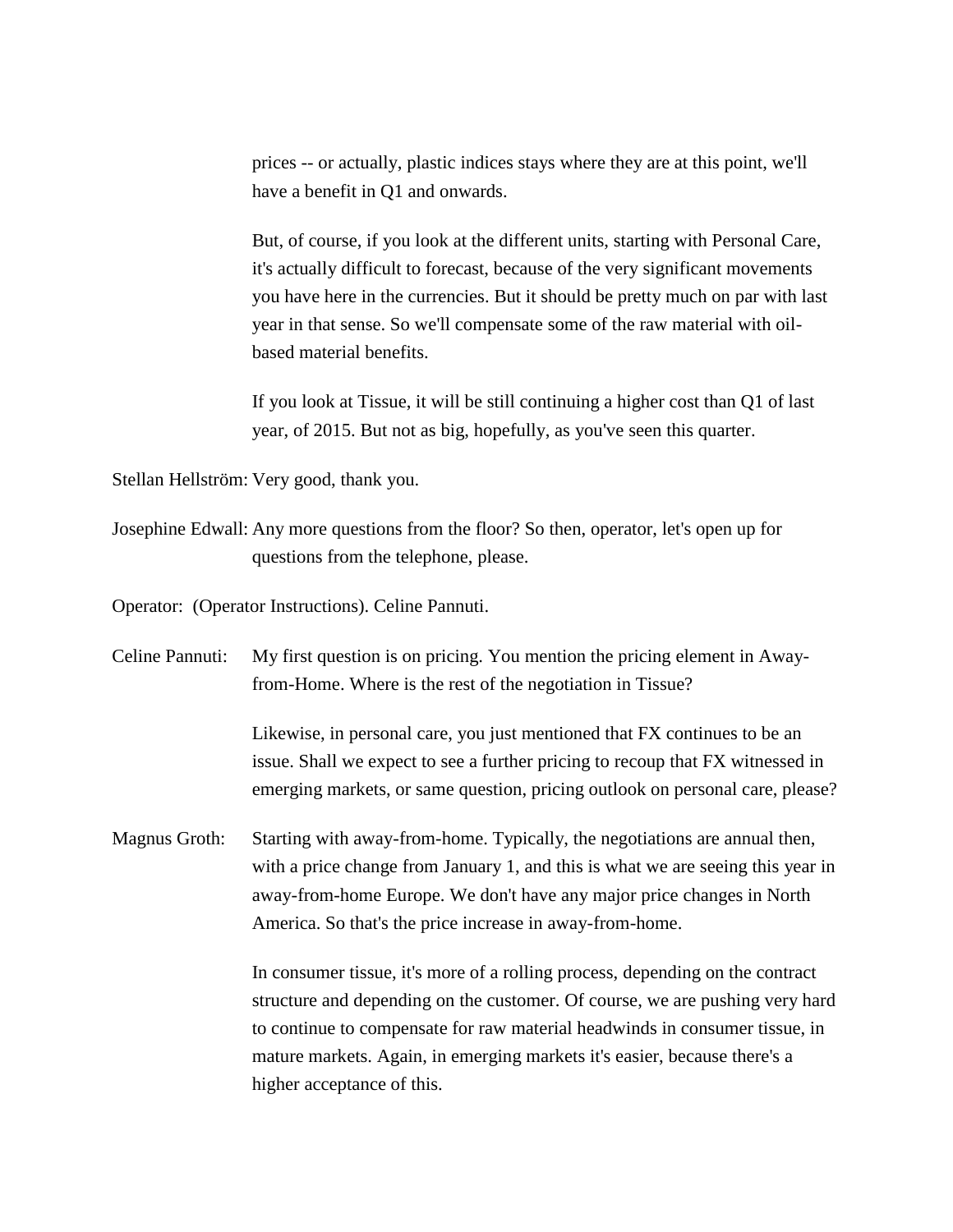Personal care, finally. Yes, we are planning for price increases in emerging markets in personal care during the first quarter, so this is something that we're working with right now.

- Celine Pannuti: Is there any magnitude? Should we expect something the likes of the same level as we've seen in 2015?
- Magnus Groth: It's very difficult to say because of the volatility in the currencies and the raw materials. One thing we learned last year, and you can see it, for instance, in the ruble graph previously, is that these currencies swing back and forth, and you have to time this correctly. I think we did it quite successfully. So it's very difficult to say something about the magnitude.
- Fredrik Rystedt: Celine, we can say, as we did last year, we'll promise we'll really, really try to increase prices, but we cannot promise the impact. So it will depend on the competitive situation and, of course, a lot of other factors such as demand, etc.
- Celine Pannuti: All right. And then, the other question I had was on these strategic priorities, when you mentioned that you have moved out of some countries and categories and that there is more to be done. First of all, can you quantify what impact this had on Personal Care in the fourth quarter?

And as you look at 2016, when you said there are still opportunities, what is the percentage of your business that you think needs to be fixed? Or is it in that category -- the magnitude of the work you have to do there?

Magnus Groth: We're in the middle of that work now, so obviously it's very difficult to give any specific numbers. It could also change over time. So I can't give you any numbers on that.

And regarding fourth quarter of last year, I don't know, Fredrik, do you?

Fredrik Rystedt: Yes, it's actually quite small. As you know, it's Thailand had an impact, but it's relatively small. It's positive, but it's small in comparison of the totality. South Africa was pretty much executed during the quarter, and the impact is very small in Q4. And then, finally, Brazil, which is just pretty much closed at the end of the quarter. So it had a small impact.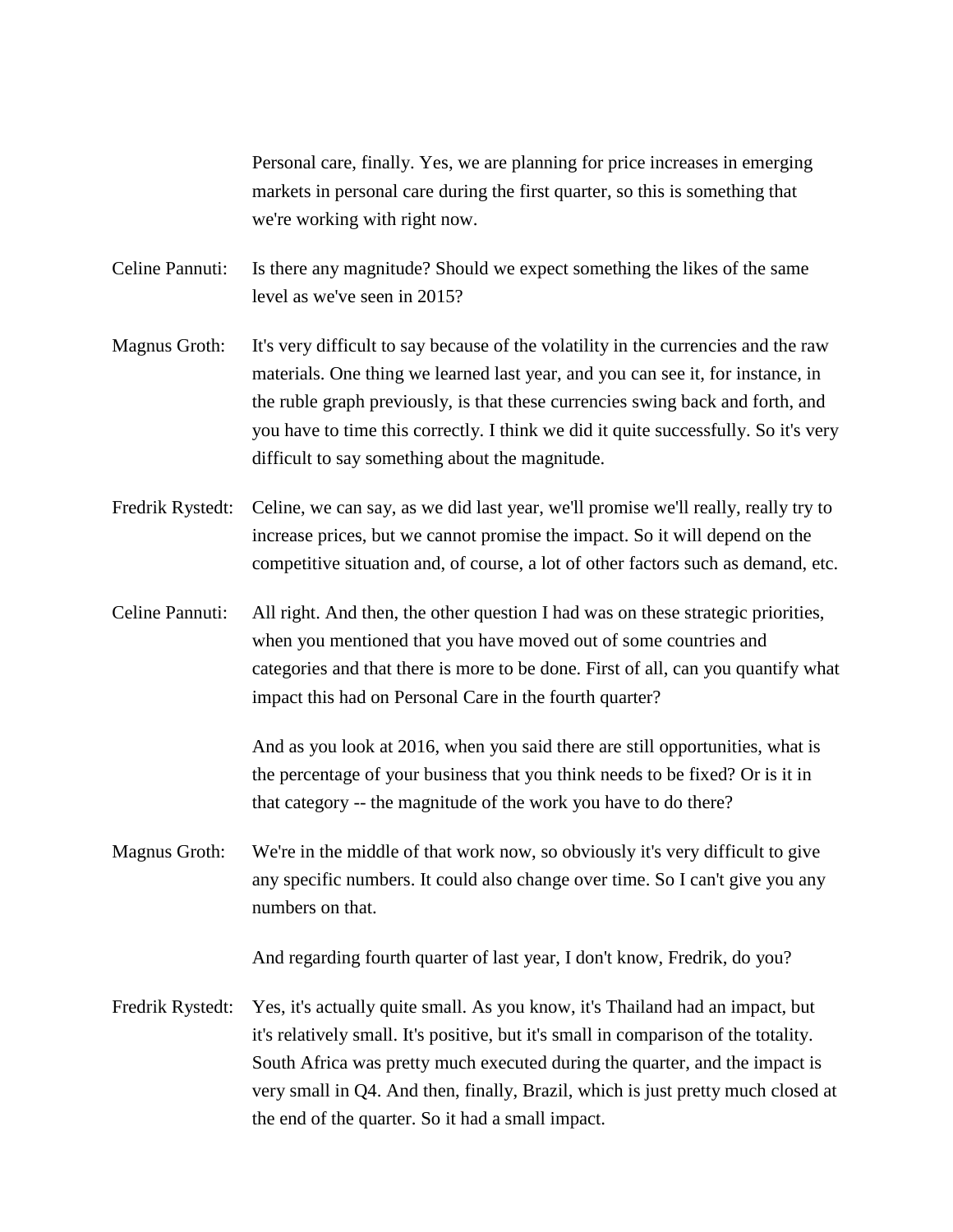Celine Pannuti: All right. Thank you.

Josephine Edwall: So, next question please, operator.

Operator: Oskar Lindström.

Oskar Lindstrom: I have three questions; I can go ahead and pose. The first one is a bit of a follow-up on the question from Linus earlier about the options, as you expressed it, for the Forest Products subsidiary, and especially around the timing of the move of the legal ownership of the forest lands. Will that be completed by the end of this year?

> And then on that also, can you be more specific about how you plan to avoid capital gains, tax or stamp duty if you make such a transaction?

- Magnus Groth: Sorry, but I can't be more specific. We are evaluating those options now, so it's too early.
- Oskar Lindström: All right. How about the timing of the move of the forest lands from the parent company?

Magnus Groth: That's also too early to give any further.. (multiple speakers).

Oskar Lindström: Okay. Move on to my second question. That's fine. It's regarding organic growth in emerging markets that we've seen in 2015 has been very high. How much of this has been volume and how much has been price?

Magnus Groth: I don't have the exact number. It's been a good mix of both actually. Of course, it's a lot of price in it, due to the currency fluctuations. But there's also good underlying volume growth in almost all markets.

Do you want to be more specific there, Fredrik?

Fredrik Rystedt: No. It's exactly as you say; we have really good volume, but of course, we've raised prices. If you take Latin America, as we've already alluded to, we have raised prices a lot and Russia. But pretty much on all, and I think you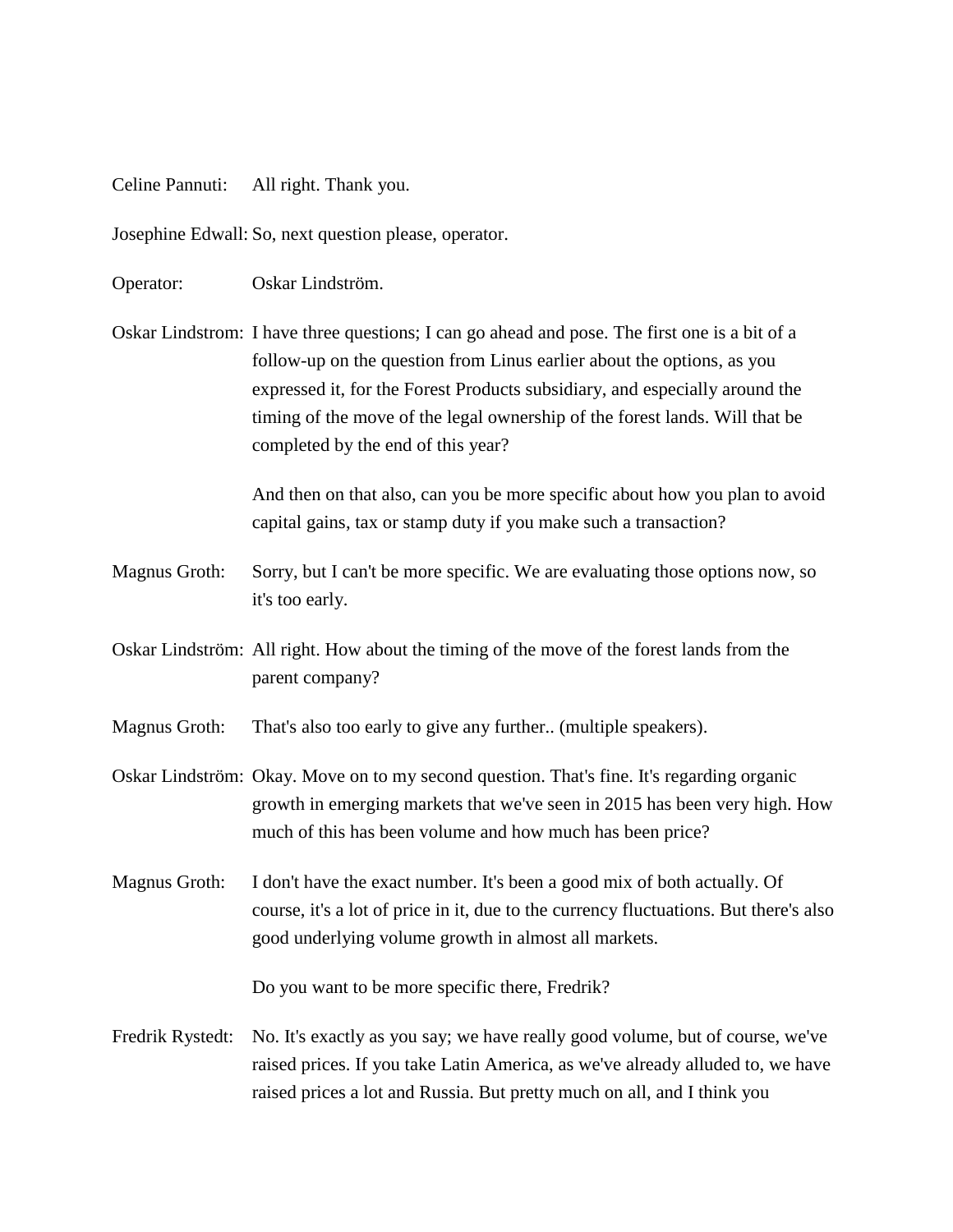mentioned it, in all categories, in Personal Care, in most or pretty much every geography, we've had good volume growth.

Magnus Groth: And this helps us also from a cost perspective, because we're seeing much better capacity utilization in our plants, so -- and this, of course, helps for return on capital employed, so it's a positive element.

- Oskar Lindstrom: And to follow up on your answer here, on balance then between better capacity utilization and your plants in emerging markets and the ongoing investments, both in Vinda and India, and maybe some other markets, should we expect margins in emerging markets in the hygiene side to improve or what kind of --?
- Magnus Groth: I think it's important that we, as the management, really balance that, so that we don't end up with having too much D&E markets with low margin. So this is the balance we have to make.

The big bets that we're making right now, like Russia, we're in since many years, but if you take Brazil and India, are -- I mean the positions, and China, of course, that's developing very promisingly, those are the bets that we have made.

Then the other positions we're looking at, it's more to see how can we improve profitability.

Fredrik Rystedt: Maybe we can also complement because what we're doing when we make these big, especially organic bets like you see in Brazil and India, we work with fairly rigid business plans and if you look at that, it's actually value creative.

> So we look at creating value in the end, but that actually means that we need to invest over a period of time. So as the utilization in India, as an example, is very small at the outset when we build the machinery and the equipment and we don't have the market. But then, we also build the sales organization, so it takes time to build that up and as we go along, we increase the asset utilization.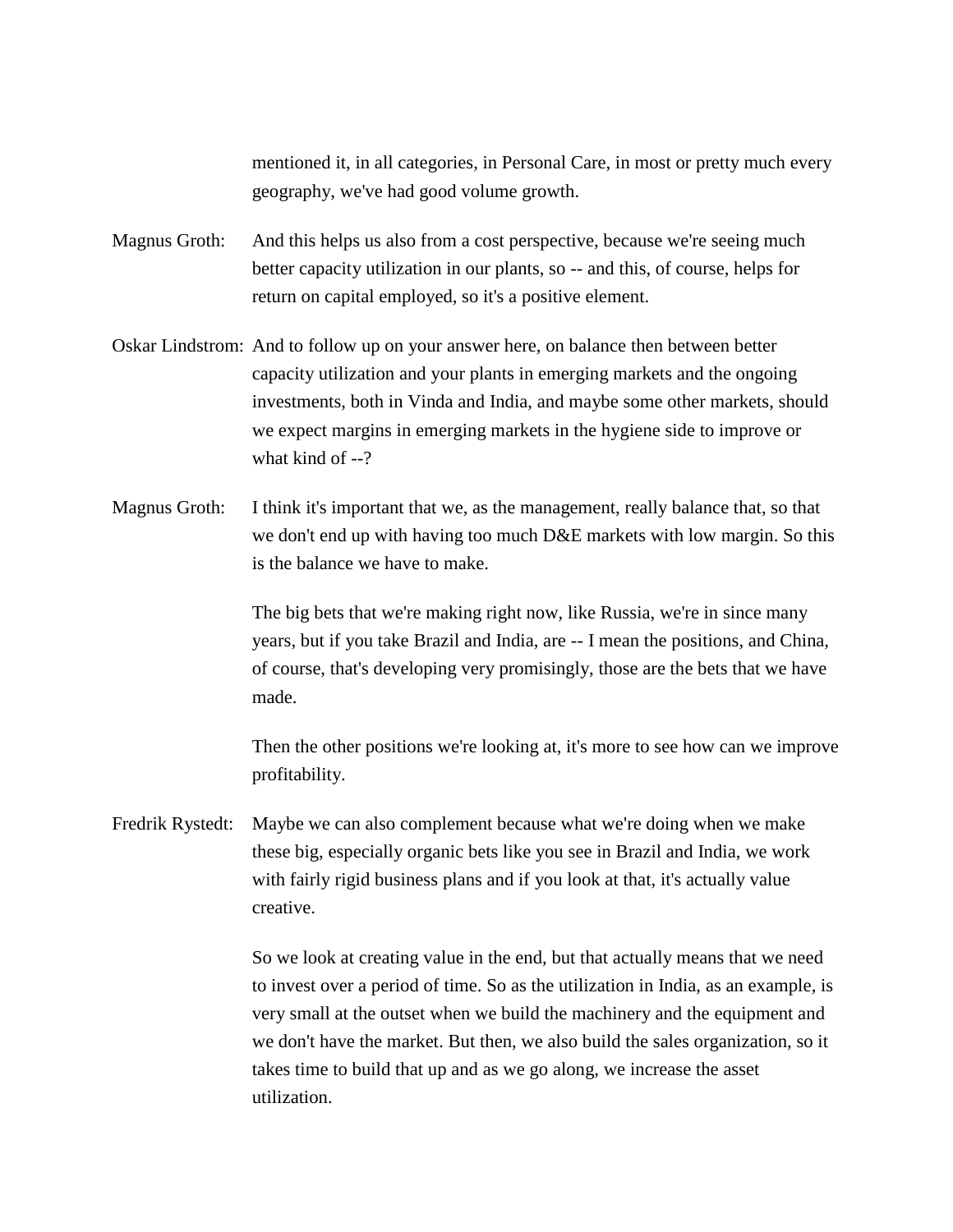Same thing for Brazil basically. There, we import at very high cost and as we put the plant into work, of course, our cost position, over time, will increase.

So we keep very, very tight control. Yes, it will improve, and -- exactly. So we keep very tight control of the business plans that we've made.

Oskar Lindström: All right. My final question links on to this one and it's about your strategic investments. And if we look at the two big ones recently have been Wausau Paper on the tissue side and, of course, the ongoing investment in Östrand on the forest products side.

> Do you feel any sort of urgency to make larger strategic investments on the Personal Care side? You are making some organic investments, but the financial size of those seems significantly smaller than what you've done in Tissue and are doing in Forest Products.

Is it difficult to find good acquisition targets in Personal Care? Is that one of the limiting factors?

Magnus Groth: We're continuing to -- working hard. We're looking at acquisition opportunities, but you never know when they arise and it's difficult to find the right opportunities, I'd say, in any category. So it's not specifically for Personal Care; I wouldn't say so.

> The positive side of personal care is that it's much less capital intensive. Last year and this year, we're putting more new personal care machines, I think, into our plants than we've done for many, many years.

Over the last three years, we already made important upgrades of the baby business in Europe, with a very, very positive effect on profitability and growth. We've also been doing this in incontinence care, that we're continuing to invest in.

With the very high returns in these categories, we actually do a lot of investments, but they don't show as much on the balance sheet, which is a good thing, of course. But, we also continue to look at M&A opportunities.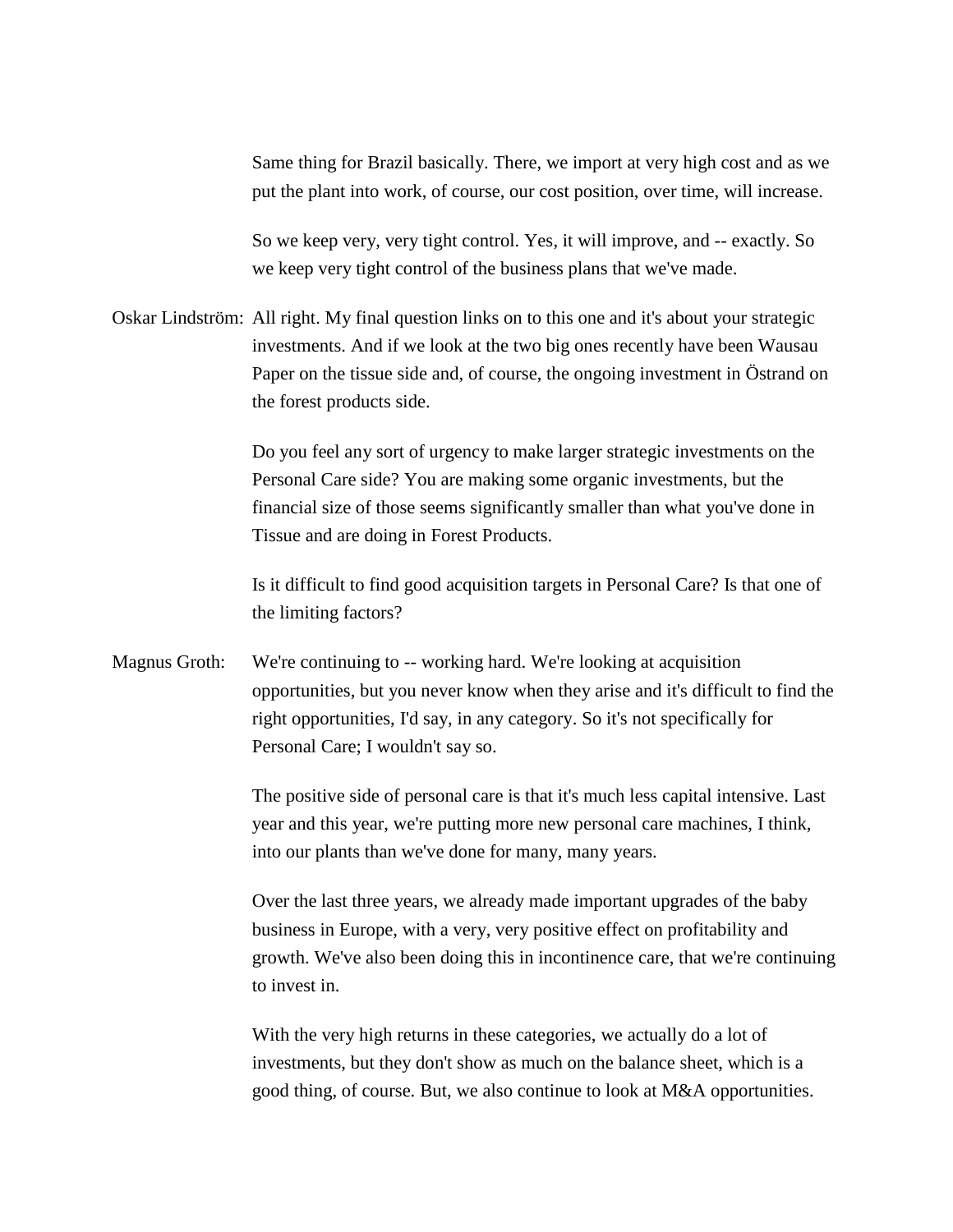Oskar Lindström: All right. Thank you. Those are all my questions.

Operator: Iain Simpson.

Iain Simpson: Just a couple from me if I can. Diaper business in Western Europe is clearly going very well. Is that just share gains in Spain? Has that ramped up or are there wider drivers of performance there?

> And then on forest, just wondered if you're able to provide any commentary on the likely outlook of pricing for 2016, considering FX and that sort of thing, and how we should think about that impacting on profitability?

And then just lastly, when you're talking about forest and your potential options when it comes to legal ownership shift, I can see the benefit of shifting the organization and running these things as divisions.

But what's actually the benefit of shifting the legal ownership structures? If you're having to think of ways to get around stamp duty and all that sort of stuff, why not just leave the legal ownership as it is? What upside do you see? Thank you very much.

Magnus Groth: Okay. I didn't hear clearly, was your first question regarding baby in Europe specifically?

Iain Simpson: Yes, exactly. The drivers of the share gain you're seeing there.

Magnus Groth: We are gaining share in most markets, both where we have our own brands, the Libero in Northern Europe and in Russia; and our private label partners in most of the big European countries. So a very positive momentum, and this is because of the fact that we have a very, very good product assortment now that's very, very competitive.

> Also, we continue to ramp up the big contract that we won over a year ago now, but this takes time to ramp up, but we actually just finalized that, you could argue. So it's a good combination of growing market shares in private label, in brands and ramping up this contract.

Then when it comes to forest and price outlook, Fredrik?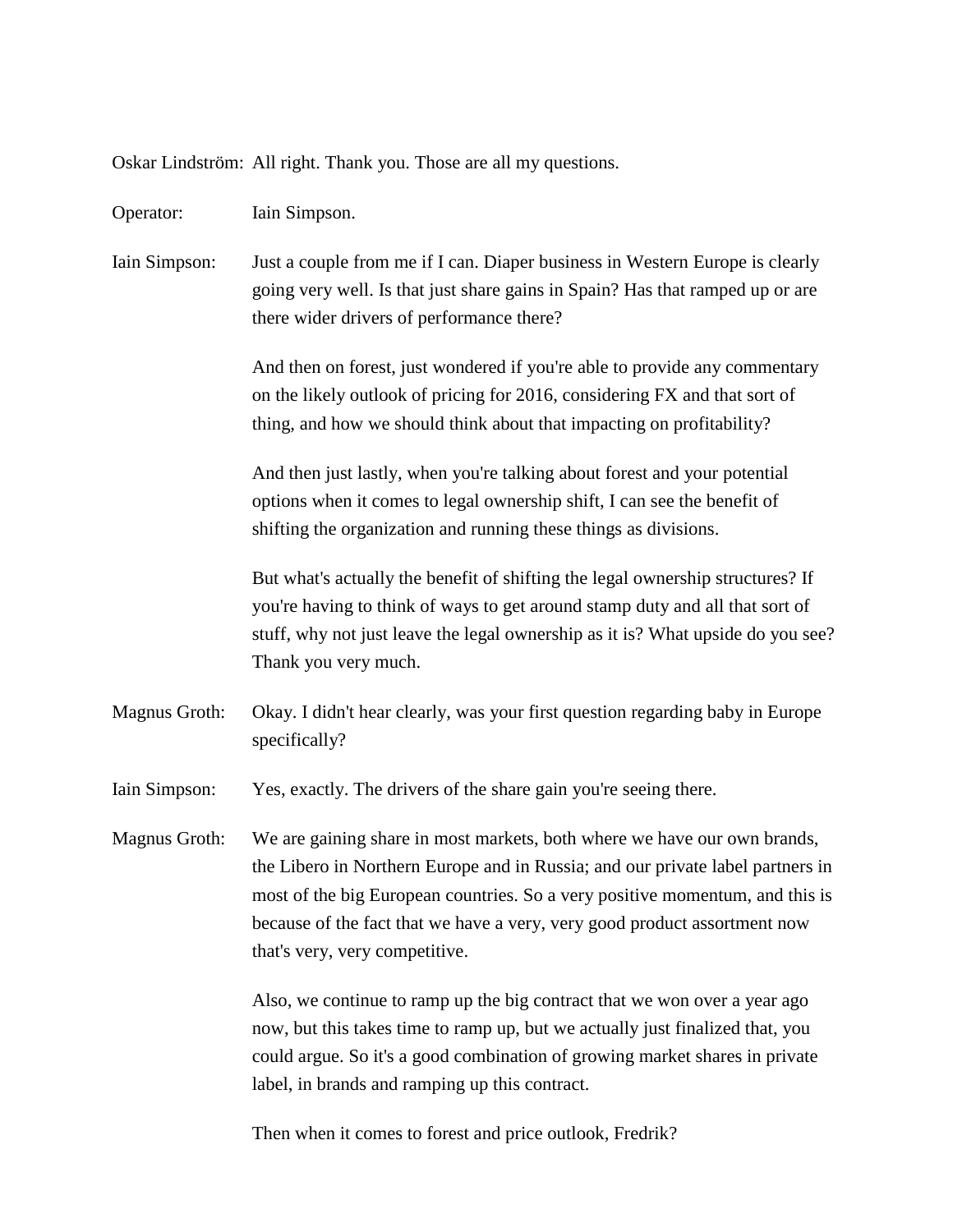Fredrik Rystedt: Yes, thank you, Magnus. It's actually quite challenging, but if you look at - let me just start with pulp.

> You've seen that the underlying prices, as expressed in dollar, have come down a lot. So we'll see it's around the \$800 level or slightly there below. Of course, what's also happened is that the softwood and hardwood pulp have come together, so the gap is now very narrow. So it would be likely, yes, that you'd see a more positive underlying US dollar-based pricing on pulp or softwood pulp as we go forward, but it's really, really difficult, of course, to estimate.

> We look at sawn timber. There we've had, you can say continuously the last several months, or several quarters, we've seen an underlying price movement downwards. Good volumes, really good volumes, but we've seen a price movement downwards and hopefully that will stabilize as we go along.

Of course, publication paper for the time being relatively stable. But, over time, as you know, publication paper has a demand issue, and therefore pricing should be at risk there as it has been before.

Then the rest is, of course, currency. Now, we've seen in comparison to last year, a slightly stronger Swedish crown, that's a negative in price. So on balance of all of this thing it's actually quite difficult, but it should be slightly either flat or slightly down.

Magnus Groth: And then the third question was regarding our work to divide the Company into two divisions. What we want to create is a very, very strong Forest Product company that's integrated and where we create the most value for our shareholders, of course, in putting together forest land with forest assets that then monetizes, creates cash flow, from this forest land. So that's why we're looking also at different legal options.

Iain Simpson: Thanks very much.

Operator: Kartik Swaminathan.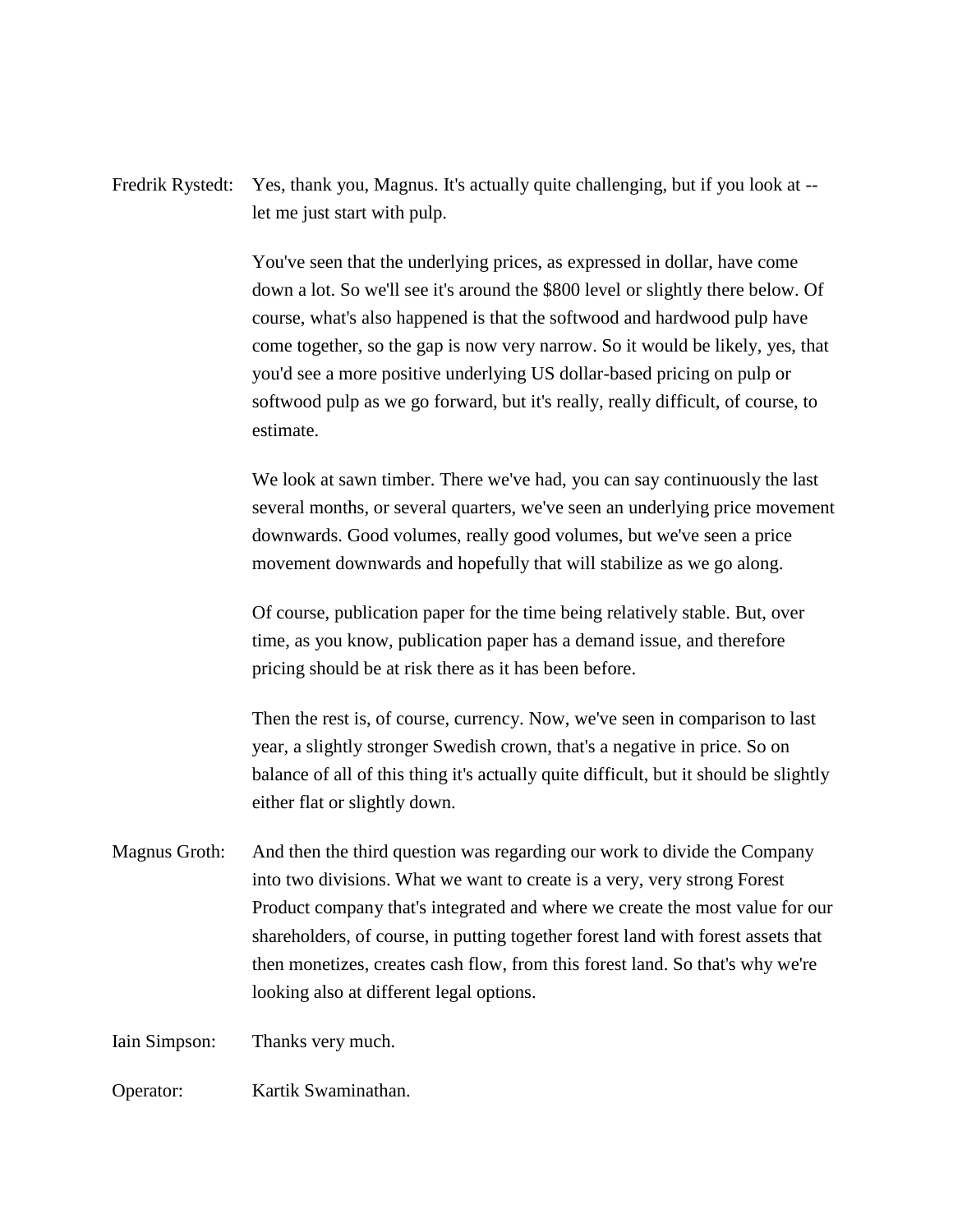Kartik Swaminathan: Kartik Swaminathan, Bank of America Merrill Lynch. The first I had was some additional color on what happened to central costs during the fourth quarter. I was under the impression that the third quarter's cost level might have been artificially depressed and you should see some level of normalization towards the said SEK 250 million per quarter range. So if you could provide a little bit more color as to what kept it so low and how to extrapolate that going forward?

> Secondly, I think we've had quite a lot of commentary on raw materials, but if you could kindly clarify. With what kind of time lag should we expect the declining oil price which has fallen off a cliff since you last spoke, and pulp which has been consistently declining across both grades, begin to come through into COGS, gross margins and profit.

> And then finally, it was a quick follow up on the question on return on capital. So, as I understand it your major cost cutting programs have ended as of 2015. You've hinted at new initiatives to come in logistics and some areas of Tissue in Europe and, clearly, the emerging market side of the business remains a very big gap to where developed markets is.

But you've also given some commentary of the idea that you want to expand areas, like Personal Care further, but at the same time emerging markets may be capped and never reach the level of developed markets. So what I wanted to understand was how does that equation play out in order to get you to your 13% Group return on capital target? Thank you.

Fredrik Rystedt: Central costs. If we look at the development there, what's now less of costs, of course, relates to the Team SCA effort that we've done. So we've lowered the costs a little bit, whilst we previously had a bid over SEK 800 million. If we look forward we should see around SEK 700 million for 2016 or thereabout.

> The reason why it varies, it does because we have typically project costs that we may undertake during individual quarters so there'll always be some fluctuations on that as we go forward. But if you use that level roughly for 2016 of SEK 700 million or in that vicinity, you should get it approximately right for the full year at least.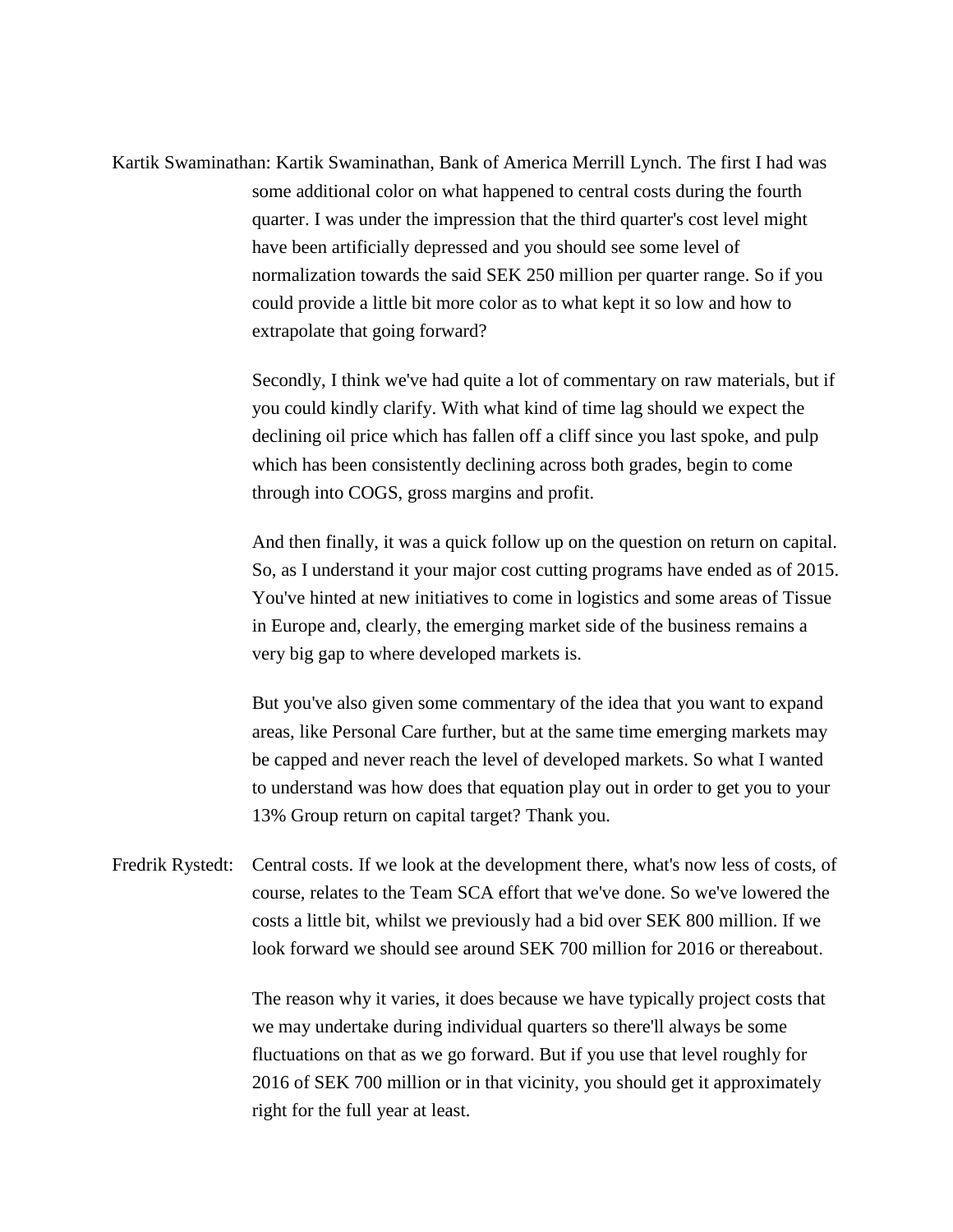If you look at the oil price, I think I alluded to it before slightly. We had a positive impact in Q4 of 2015 and we'll see a little bit more than that in 2016. So Q1 will be positively impacted. That's why I said that if you look at personal care as a whole, we'll see raw material roughly on par with last year.

If you look at tissue, of course, still very negative, because we don't have the oil-based component in there.

I think the last question you had on raw material was there on pulp and its declining pulp prices, but if you actually look at the underlying pulp prices, it's not declining. What is actually declining is the softwood pulp, but if you look at the hardwood side we have an increase of price.

So the net impact for the Group is actually not positive, and there is a real simple reason for it. We -- if you take tissue in general, we use a lot of both of these, and over time as we had a big gap between soft and hardwood, we've used an increasing percentage of hardwood pulp into our product. So actually the impact from the underling US dollar-based pulp prices has not been positive.

Magnus Groth: And finally, if I start and you fill me in Fredrik, there are around how would we manage now cost efficiencies and growth and so on to achieve our target of 13% return on capital employed?

> Starting with efficiencies. If you look at our overall cost structure for the Group, 75% of sales is cost of goods sold, and that's why I emphasized the supply chain units that we have put in place and how important they are for really, really finding the savings in this 75% of our cost base.

Behind those 75% a big part is raw material, where we are improving both in, of course, procurement, but also in raw material rationalizations in our products; in designing new products, so that they can use less material, and so that we have less waste in our processes; in improving machine efficiency; and, of course then, in the whole chain, including logistics and so on. So that's why I really emphasized that area.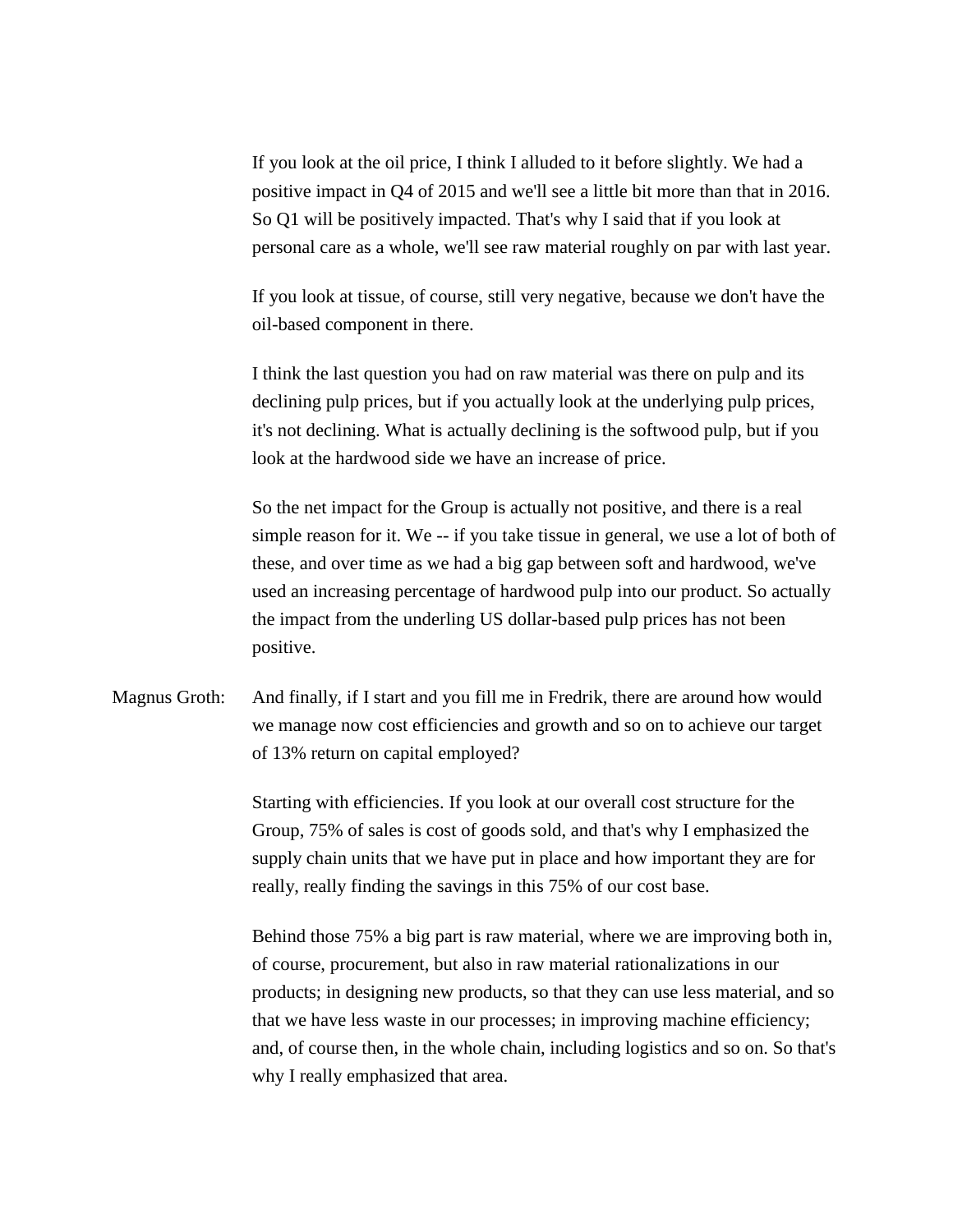This is also one of the reasons why it's unlikely that we would announce that we would make a big investment in another emerging market this year organically, because it has the drag on margins. We've made our big bets now and we work very, very, hard to deliver according to the plans and create a lot of value, actually, for the shareholders.

But don't expect that we've put the flag in another country big time with very negative margins, because we want to keep that balance. Of course, our overall target is to improve margins year over year, so we're very much focused on that. That's a restriction to how much we would invest in lowermargin activities.

Kartik Swaminathan: Thank you.

- Operator: Cole Hathorn.
- Cole Hathorn: Just continuing on from pulp prices, we've seen the pulp prices go down in China, at the moment. I know you've talked about hardwood pulp prices in dollars rising in 2015. But your outlook into 2016, is there a possibility of potential surprise on margin side in the Tissue business? And are you pushing for lower pulp prices there?

And then secondly on kraftliner prices, there's a ramp up from one of your competitors at the moment, what is your outlook for 2016 kraftliner prices?

Magnus Groth: If I do China. You do kraftliner. I take the easy questions.

So in the fourth quarter we had a negative impact in China from the devaluation of the Chinese currency, so that had a negative impact on the raw material purchases in China.

Going forward, depending on what happens with the Chinese currency, we'll decide what happens then to the cost for raw materials. While, actually, you're right, that the underlying cost for pulp in China is coming down slightly.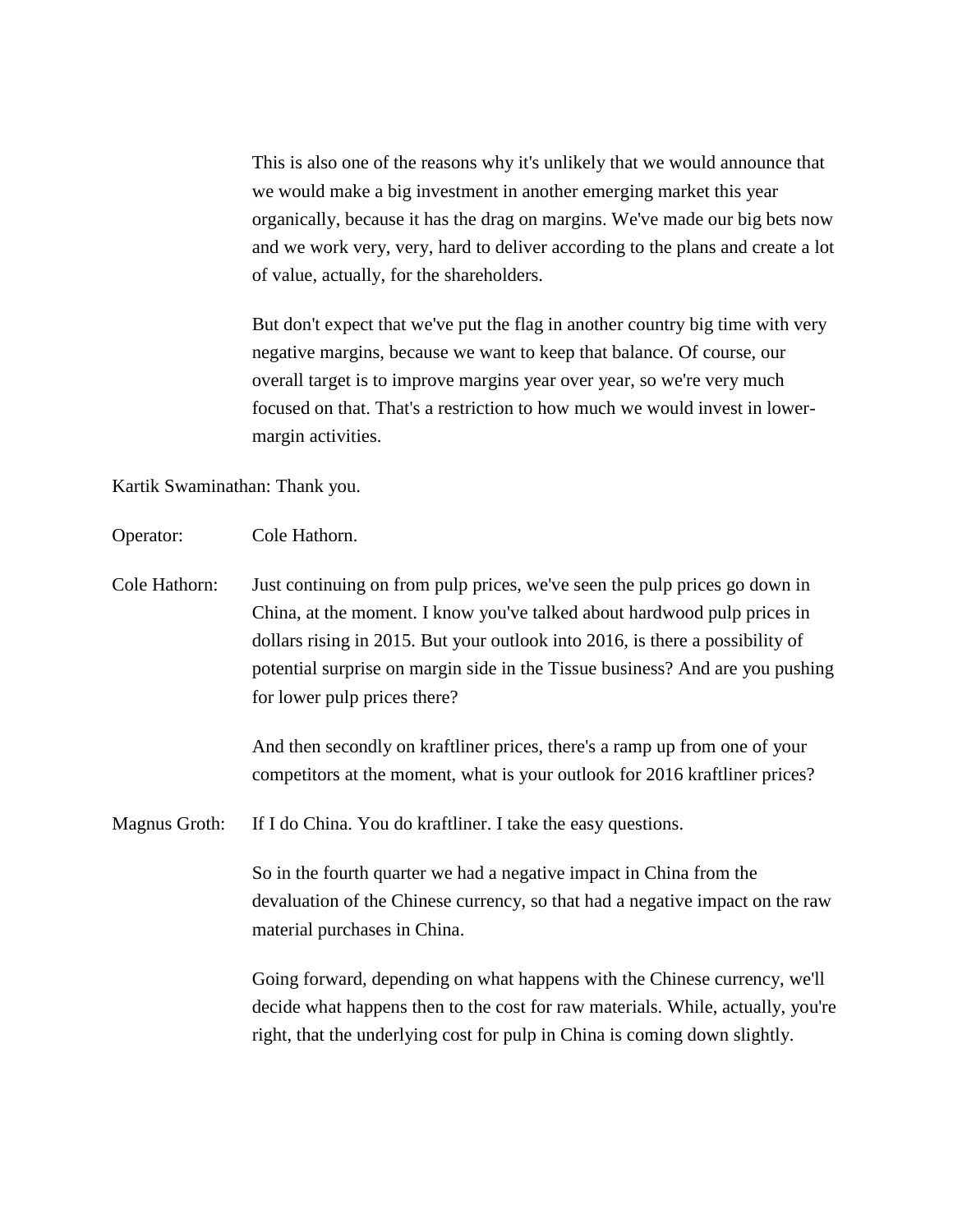- Fredrik Rystedt: Kraftliner, I think it's an absolutely valid point. We have new capacity that's now come on stream. Right now, it's actually not impacting. But it's likely to believe that that could impact us as we go forward.
- Cole Hathorn: Thank you.

Operator: (Operator Instructions). Robert Waldschmidt.

Robert Waldschmidt: Just wanted to come back on your financial targets; you're targeting investment grade. I believe right now you're at investment grade. Didn't know if you have any targets for the ultimate debt rating that you will have for the Group.

> And then two, in terms of dividend policy in particular, you target a stable and rising dividend. Does that imply a potentially fixed payout ratio? Will dividends grow in line with earnings? Or is there a different translation for that statement?

And then am I to understand that if you're unable to find organic investment opportunities and/or M&A, that you would return excess cash via special dividends?

And then also can you clarify how you see the tax rate evolving in 2016 and go forward. Clearly, we have the provision for SEK300 million of Spanish clawback for quite old implications. But I suspect to go forward your tax rate will be more around the 25% rate. Is that correct?

Fredrik Rystedt: Yes. I'll take the last question first. It should be around there. So of course, the Spanish issue is a temporary one-off thing. So you're right. It's approximately thereabouts in the 25% to 25.5% range, so somewhere around there.

> You had a number of questions on the financial policies. If you look at the first one, it's actually solid investment grade. It's not investment grade, solid investment grade. And then if -- we don't have a specific debt to equity ratio as we've had in the previous policy. The simple reason, I mentioned it previously, we are targeting the credit market in the rating environment if I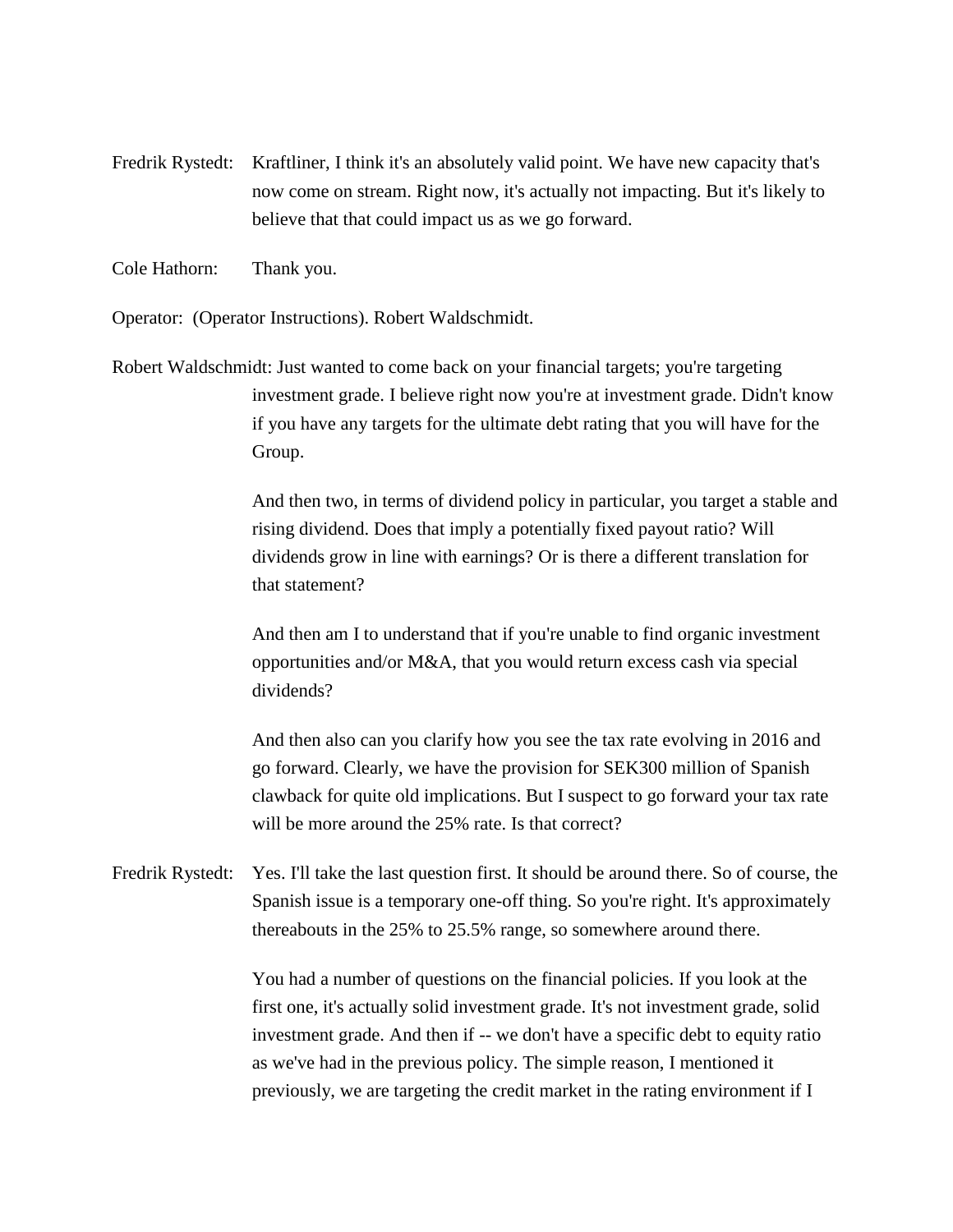put it that way, and their debt-to-equity ratio is not a major parameter. It's much more free funds from operations and those kind of things.

Of course, these measures will, over time, vary. So that's why we trigger, or aiming at, a solid investment grade, whatever that takes. We're A- today, so we're, in fact, well into that arena.

I think your second question was on the dividend ratio. No, there is no such thing as a fixed percentage of net profits or cash flow. It is exactly what we say: we aim towards a stable and rising dividend. That may vary of course how much the dividend will actually be. The major difference there is, of course, we also consider the capital structure, which is also said in the statement.

The final thing, of course, there is an intention in these different statements and that is that, first and foremost, we would like to invest into share valuecreating activities or investments, that's our first and foremost ambition. If that is not -- then, of course, we'll distribute in accordance with the policy.

Should we not have anything to invest in, then of course we would be in a position to repatriate and that -- needless to say, we would do that. But, of course, we are first and foremost looking for good opportunities to invest.

- Robert Waldschmidt: Just to be fully clear on the actual target for capital structure. You say solidly into investment grade; does that mean that we should expect that, over time, you intend to improve further your existing rating.
- Fredrik Rystedt: No, no, it's a solid investment grade. In the rating environment, that actually means BBB+ or higher. We're now in A-, so, the capital policy therefore would stipulate, actually, a lower rating than we currently have so, we have that flexibility.

But we already have that today, so that's what I said: it's not a behavior change; it's pretty much exactly what we have today.

Robert Waldschmidt: Thank you.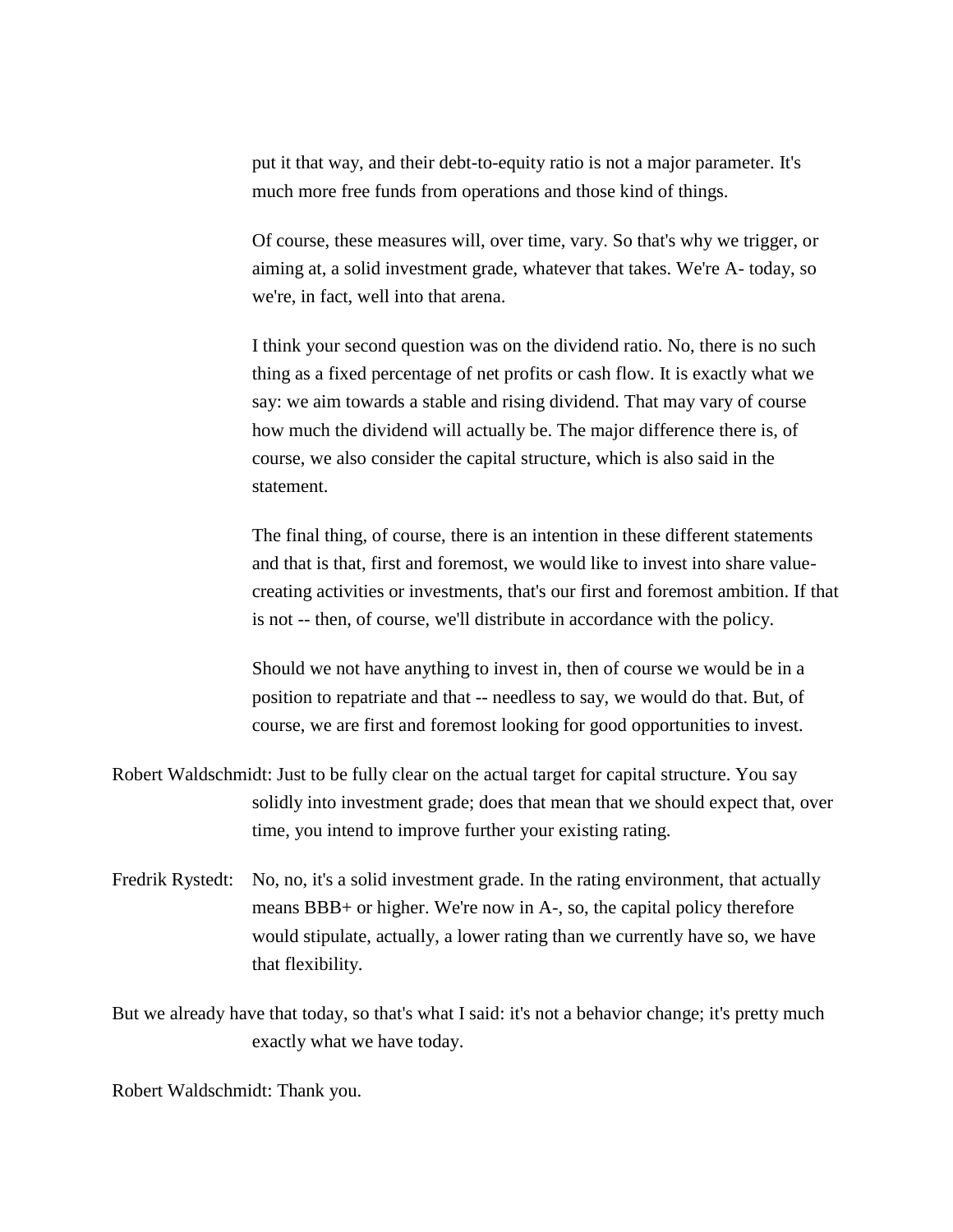Rosie Edwards: Just a question on pulp. Can you just remind us of your exposure now, I think you used to say it was a 50/50 split between soft and hardwood, although based on comments just earlier, it seems like that will have increased towards hardwood.

> As much as you can say, is the increased exposure to hardwood something you're seeing across the industry? Have manufacturers moved towards that, or do you think you would stand out from the crowd there?

Fredrik Rystedt: No, again, I think we all adjust and work with different materials, so this is not unique to SCA; everyone does this. Of course, the point is here, is that we have one pulp, in this case, softwood that has come down and there is also hardwood that's come up, so they net each other out. That's the main point of the statement.

- Magnus Groth: We will continue to optimize between hardwood and softwood always, depending on how the price has developed to minimize our overall costs.
- Rosie Edwards: How's the mix --?

Magnus Groth: We have that flexibility and so that's the industry, so it's something we would be working with continuously.

Rosie Edwards: So, is it still 50/50 or -- in terms of the split between the two?

Magnus Groth: 61/39 to be exact now.

Rosie Edwards: And that's 61 hardwood?

Magnus Groth: Yes.

Rosie Edwards: Thank you.

Operator: Jeremy Fialko.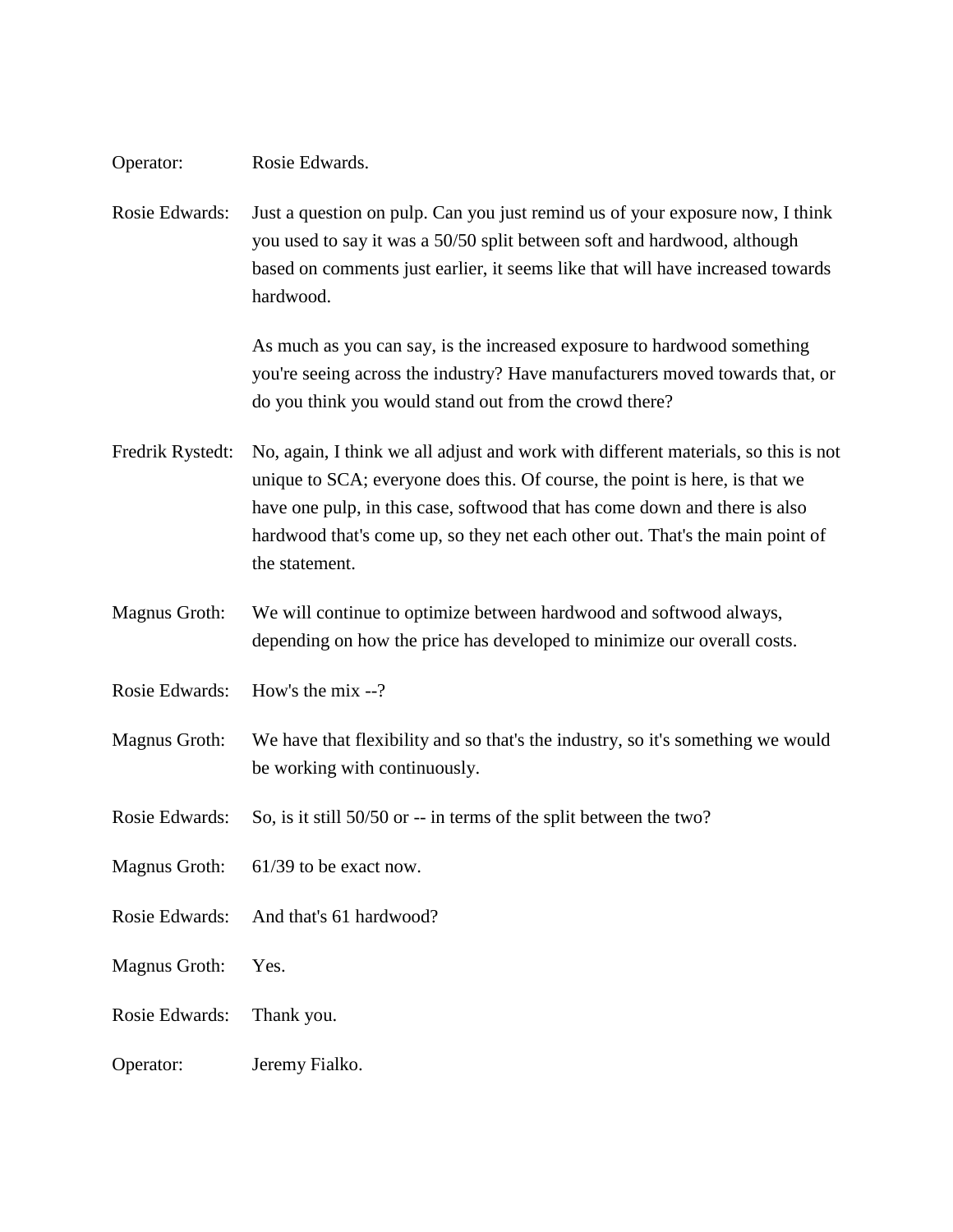Jeremy Fialko: Redburn. A couple of questions. The first one is on the promotional environment in personal care. I remember that in Q3 you talked about how you benefited from some competitive promotions and the phasing of them. If you could just talk about what's going on there?

> The second question is on tissue capacity, could you talk about the outlook for tissue capacity and where you see utilization going in some of your main markets in 2016? Thanks.

Magnus Groth: When it comes to the promotional environment it actually changes quarter over quarter so it's very difficult to say something about an outlook. So there could be a comment at the end of a quarter that it happened to be one way or the other. But it's very difficult to say. because it has to do with everybody's launch plans and different tactics between the different competitors. So no more information, really, to add there.

> When it comes to tissue capacity, there are some good news and that's that the big increases of tissue capacity in North America seems to have now, more or less, all be on stream and prices are still at relatively good levels. There are some indications in some parts of the North American tissue business that prices are also trending up.

In China we also have some encouraging news that the risk that we saw for a very, very strong supply increase with a lot of new machines coming into the market has not materialized. So there's much less new capacity coming into China than the plans that had been announced by the different players. At the same time, we continue to see all the inefficient unsustainable capacity going out.

Of course, then there are other challenges in China. They're still a very competitive market and there's the whole, now, change from that produces the overall growth even though the change is to more internal growth, which is actually good for our category.

Then, in Europe, we have seen some more capacity coming into the market in some countries this year. Of course, that makes it more difficult to increase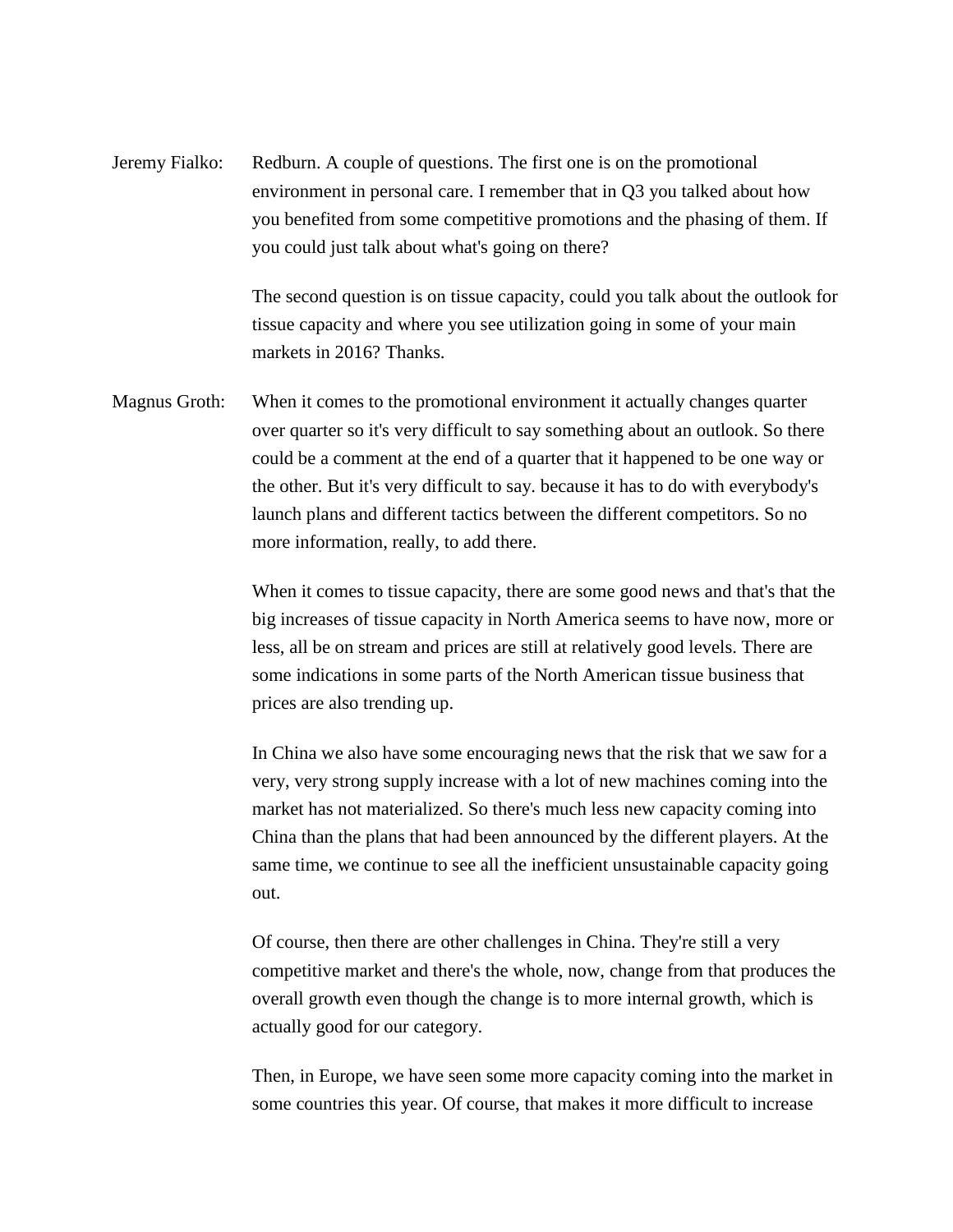|                | prices. But, in spite of that, we have been successful, as presented, over last<br>year.                                                                                                                                                                                                                                                                                                                                                   |
|----------------|--------------------------------------------------------------------------------------------------------------------------------------------------------------------------------------------------------------------------------------------------------------------------------------------------------------------------------------------------------------------------------------------------------------------------------------------|
| Jeremy Fialko: | In terms of Europe in 2016, do you see any increases coming on in 2016?                                                                                                                                                                                                                                                                                                                                                                    |
| Magnus Groth:  | As I already mentioned, in Away-from-Home, there were some price<br>increases.                                                                                                                                                                                                                                                                                                                                                             |
| Jeremy Fialko: | Sorry, capacity?                                                                                                                                                                                                                                                                                                                                                                                                                           |
| Magnus Groth:  | In consumer tissue we are always negotiating with the retailers. It's a tough<br>environment, but we're working very hard, of course, to recover the cost<br>increases that we have from raw materials.                                                                                                                                                                                                                                    |
| Jeremy Fialko: | Sorry, no, I was just asking about capacity in Europe in 2016, whether you're -<br>- what your expectations are in terms of the new capacity to come on in<br>Europe?                                                                                                                                                                                                                                                                      |
| Magnus Groth:  | There has been some new capacity coming into Northern Europe, so on the<br>border of Poland and Germany, and also in France, and that's more or less<br>already happened. What we're seeing now is more capacity in Spain and<br>Portugal, which has been under supplied, so there's quite a lot of tissue<br>imported into this market before. But that's a local phenomena that we're<br>seeing right now. That's the overall situation. |
| Jeremy Fialko: | Okay, thanks very much.                                                                                                                                                                                                                                                                                                                                                                                                                    |
| Magnus Groth:  | Thanks.                                                                                                                                                                                                                                                                                                                                                                                                                                    |
| Operator:      | Oskar Lindstrom.                                                                                                                                                                                                                                                                                                                                                                                                                           |
|                | Oskar Lindstrom: It's about your raw material exposure. I remember about a year ago you said<br>that -- and that was referring to 2014, you had total raw material costs of<br>SEK27 billion, of which SEK13 billion were for pulp outside of North<br>America, and then SEK7 billion was for oil-based products. Could you<br>provide an update on what those numbers were for 2015?                                                      |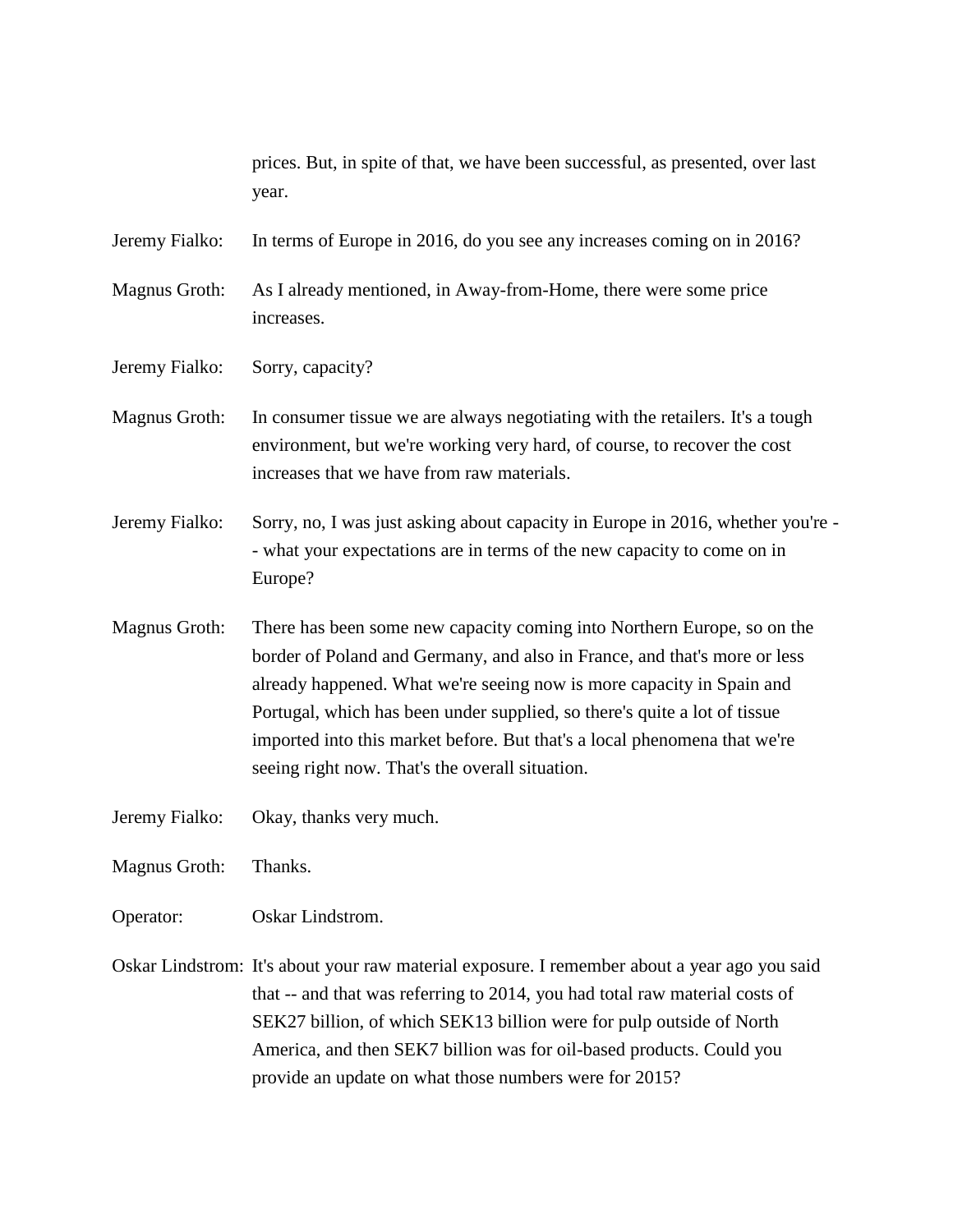- Fredrik Rystedt: Yes, I don't actually have that, Oskar, exact numbers. But, of course, needless to say, this was expressed in Swedish crown, since the dollar has increased, the numbers have also increased with the corresponding amount. So they are slightly higher now than they were, but I don't actually have the exact numbers.
- Oskar Lindstrom: A follow-up on that also, when I look at my model for oil-based products and how those -- the costs should develop for those. It seems the costs in reality are not coming down as much as my model.

So I was wondering: is this something that is surprising you or is my model too rough? Have we seen -- are the producers of these oil-based inputs expanding their margins? And what's the kind of feeling for 2016 on this?

Fredrik Rystedt: Yes, we've had this issue before. If you look at 2015 what you saw was that the plastic industries came down at the early part of last year, quite a lot, and that was on the back of the oil price coming down.

> So we got a four to six-month lag when you translate the plastics indices into non-woven, or sap, or whatever it made, back sheet or those kind of things that we use.

That meant that we had a positive impact in Q2 of last year, as you may recall. Then prices went back up again, and the plastics industries started to go up in March timeframe last year, and this was on the back of, and you may remember, this shortfall of production capacity, there was a force majeure in a plant in the United States etc., lots of things; so, basically supplier issues.

Then we see now during the fall that plastics indices had fallen once again, and then after that basically stabilized on a lower level, despite the fact that oil prices have come down. So if you look at that, we have a slight benefit in Q4, we'll have a Q1 benefit and that will continue. If everything stays as it is right now, we'll have a slight benefit also in the following quarters.

So unfortunately the math, the way it works is the plastics indices if that falls by 10% then we get an average -- a benefit of 3%, that's the kind of relation you have.